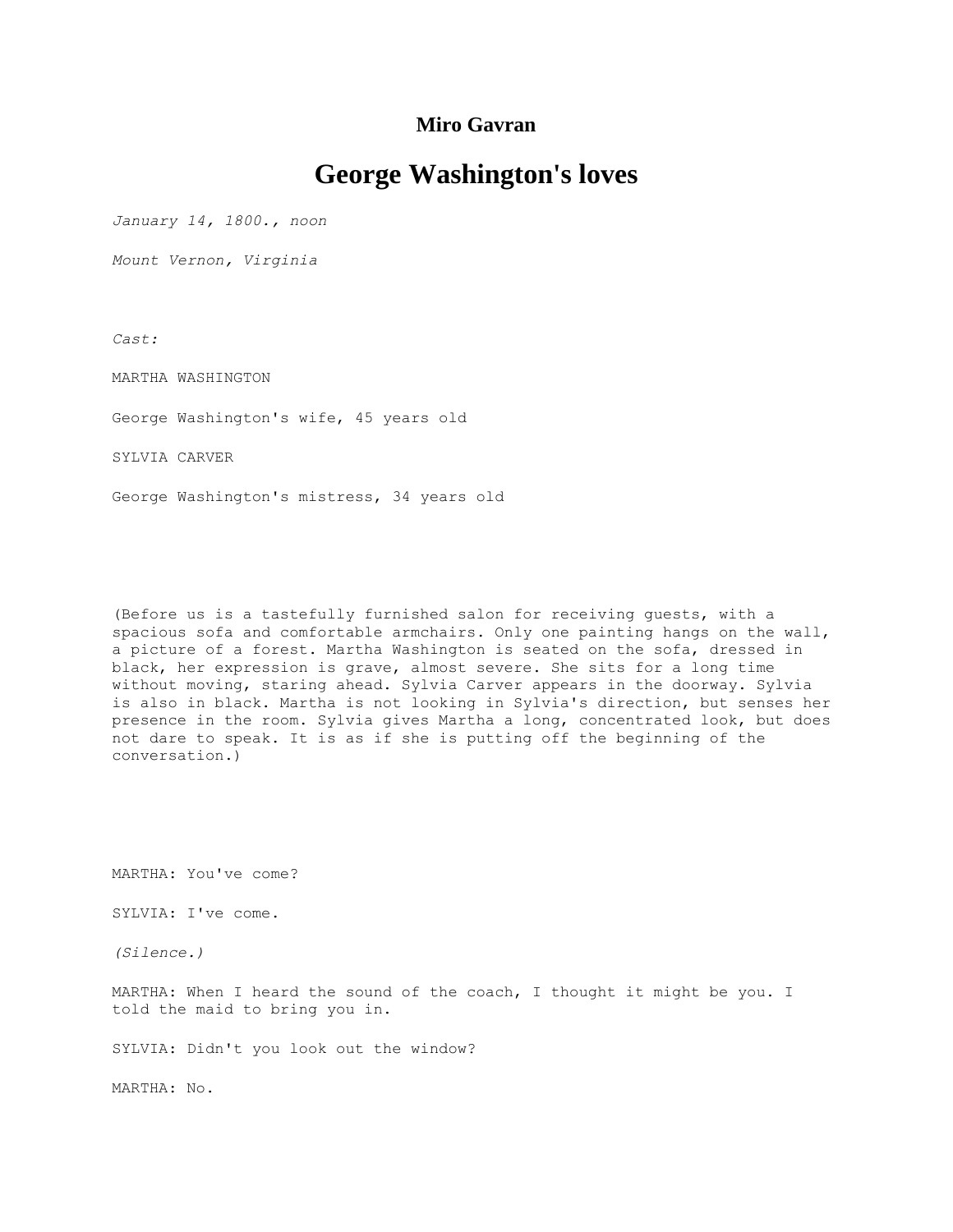SYLVIA: I thought I'd be getting here tomorrow. MARTHA: I know, I was expecting you tomorrow. SYLVIA: I was fortunate - we kept arriving at way stations just as the best horses were ready. *(Only then does Martha turn to Sylvia.)* MARTHA: Sit down. SYLVIA: Thank you. *(Sylvia sits in the armchair. Martha stares at her mourning attire.)* MARTHA: Are you tired? SYLVIA: Yes, quite. MARTHA: Would you care for refreshment? SYLVIA: No, thank you. *(Silence.)* MARTHA: In my letter I said you were welcome to stay a few days. Should I order the servants to bring in your things? SYLVIA: I thank you for the invitation, but I've already written to General Hampton that I'll be visiting for several days. MARTHA: It is another five-hour ride to General Hampton's estate from here. SYLVIA: I know - I will be leaving as soon as we have talked. I hope to arrive there before nightfall. MARTHA: I thought we'd have more time. SYLVIA: We can talk for as long as you like. *(Long silence.)* MARTHA: You must have been surprised when you received my letter. SYLVIA: Yes, I was... It arrived only three days after the news that George had died. MARTHA: I'm glad you come. *(Silence.)*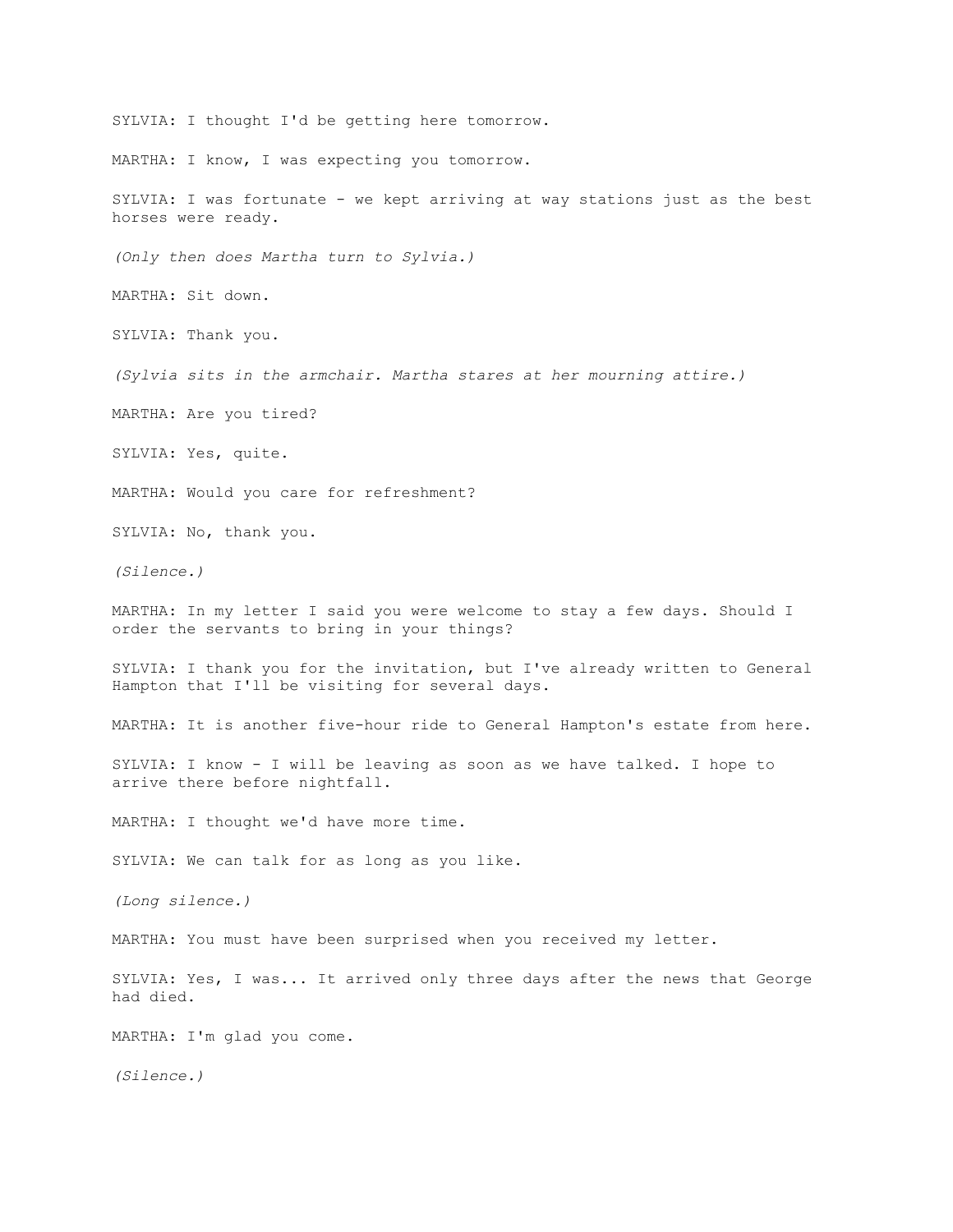MARTHA: How did they take the news of his death in Philadelphia? SYLVIA: Painfully. They shrouded the city in black banners. I heard a newspaper vendor that morning shouting: "George Washington is dead, first president of the United States of America" and I felt as if the words had nothing to do with George. I pretended not to understand what they meant, and the clamor of the crowds on the street. It was an hour later when I started to cry. *(Silence.)* SYLVIA: Philadelphia is George's most devoted city. MARTHA: He was never fond of Philadelphia or any other city, all he cared for was Mount Vernon - this tiresome estate. *(Silence.)* SYLVIA: You were by his beside when he died? MARTHA: I was. SYLVIA: His last words...? MARTHA: There were no last words. He had no strength for last words, farewell speeches or messages. He died... in an ordinary way, in pain. *(Silence.)* SYLVIA: I hadn't seen him for three years. MARTHA: Yes, three years ago George withdrew from politics, left Philadelphia and we came here. *(Silence.)* MARTHA: You must have thought it odd that George decided to step down, that he left public life and went to live a solitary life on his estate. SYLVIA: I didn't think it odd. MARTHA: It was. SYLVIA: No, truly it wasn't. MARTHA: But - he left you. Without explanation he abandoned his public mistress and decided to live with me to the end. SYLVIA: I don't like the word "mistress" - it's a harsh word. MARTHA: But that's what you were to him.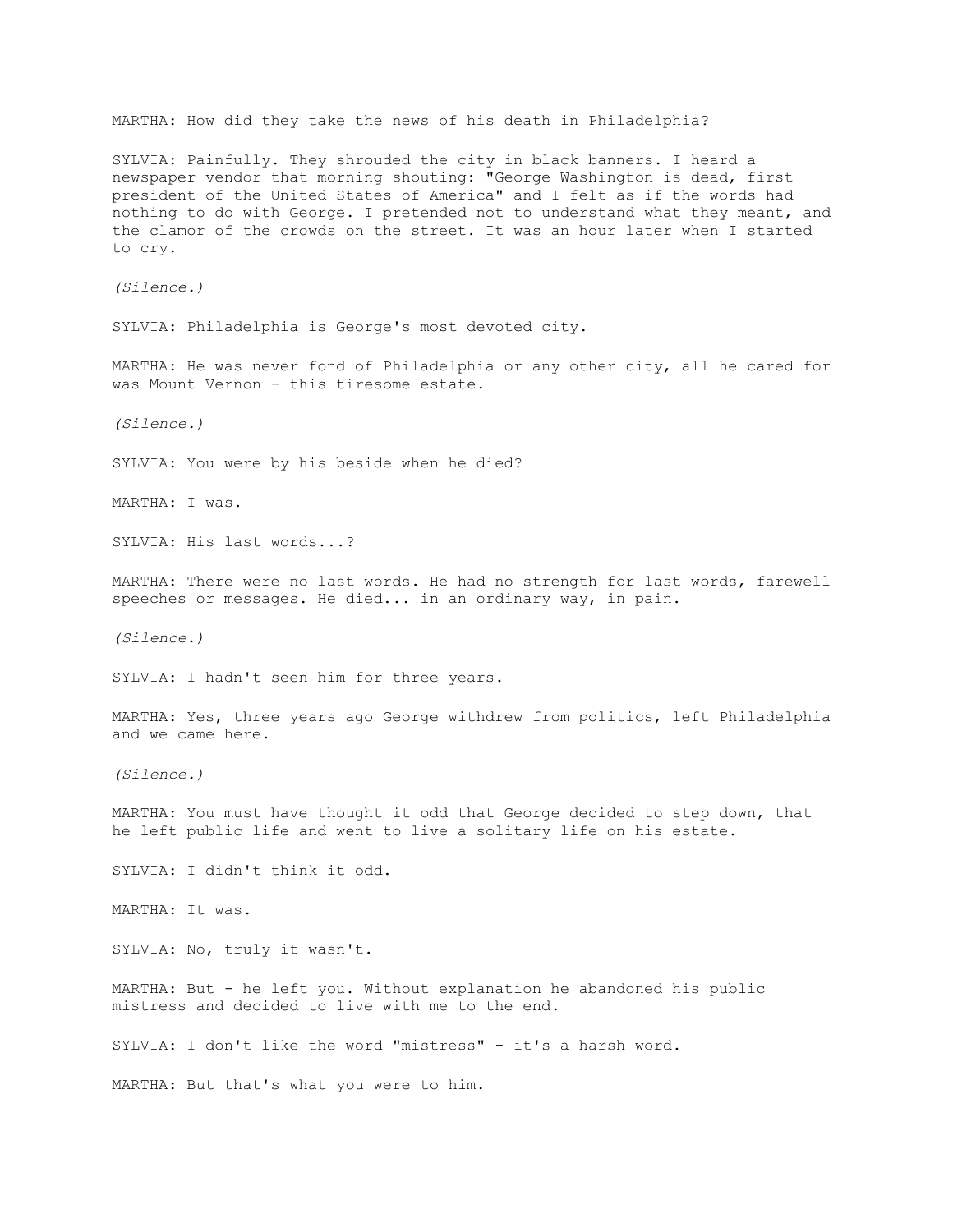SYLVIA: All the same - it's still a harsh word.

MARTHA: I was his wife. You know, the word "wife" never seemed harsh to me.

*(They gaze openly at each other.)*

SYLVIA: Why did you want me to come to you?

MARTHA: So we could talk.

SYLVIA: But we hardly know each other. During the eight years that you were with George in Philadelphia we only ran into each other at a few receptions. And only spoke to each other twice - the first time when we met, and afterwards when you said you'd scratch my eyes out if I continued to be your husband's mistress. That was three months before your departure.

MARTHA: Two months before our departure.

SYLVIA: Perhaps it was two.

*(Silence.)*

SYLVIA: And now you invite me here to talk with you.

MARTHA: George is dead.

SYLVIA: I would have preferred an invitation while he was still alive.

MARTHA: I know - that is why I have invited you now.

SYLVIA: And what can we talk about?

MARTHA: About him.

SYLVIA: Too late. He's gone.

MARTHA: So much of it is still confused, foggy.

SYLVIA; It only seems so.

MARTHA: Everything that happened between you and him - all of it is, after all, my business as well.

SYLVIA: Why now?

MARTHA: Don't you think that as his wife, at least now that he is gone, I deserve some sort of explanation?

SYLVIA: And I am supposed to provide this "explanation"?

MARTHA: That's right, you.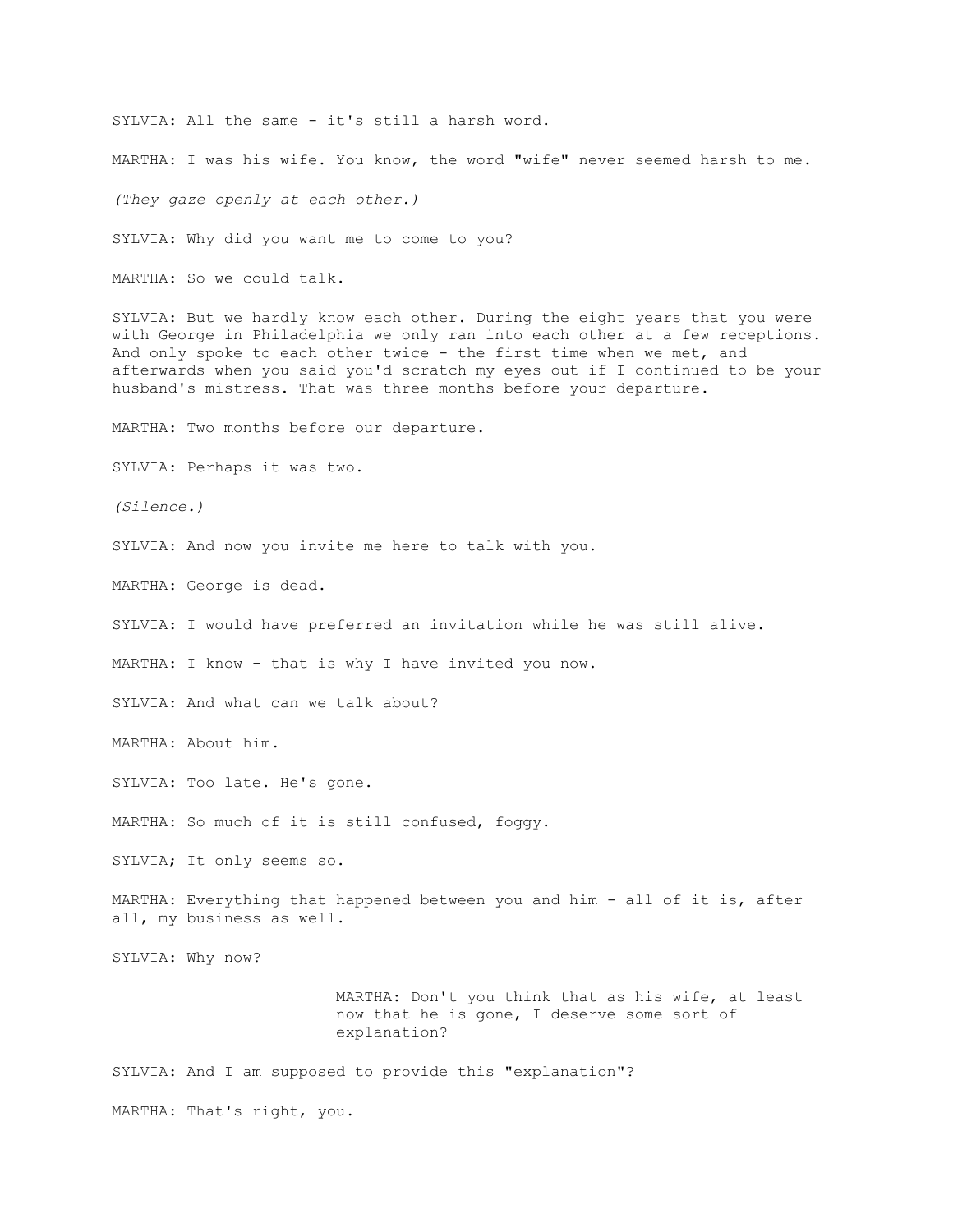SYLVIA: Haven't you been able to hear from George over these last three years all the "explanations" that interest you? *(Silence.)* SYLVIA: Well? MARTHA: We never spoke of you. SYLVIA: But you asked him often. MARTHA: ... I did. In vain. SYLVIA: So you don't know the whole story. MARTHA: What story? SYLVIA: Oh, nothing, it is meaningless now anyway. MARTHA: What are you talking about? SYLVIA: Nothing. *(Silence.)* MARTHA: You're in mourning. SYLVIA: As you can see. MARTHA: With what right? SYLVIA: I loved him. MARTHA: That gives you no right to wear widow's weeds. SYLVIA: I, on the other hand, feel that only that gives me every right. MARTHA: Don't you feel awkward here before me, before his lawful wedded wife? SYLVIA: No. I assume that you loved him as well, and that you can understand it. *(They stare long and hard at each other. Neither woman looks away.)*  MARTHA: Did you ever stop and think in those eight long years how painful it all was for me... what went on between you two? *(Silence.)*

MARTHA: Do you have any idea how a woman feels when she learns that her husband no longer belongs to her, that he is touching another woman's skin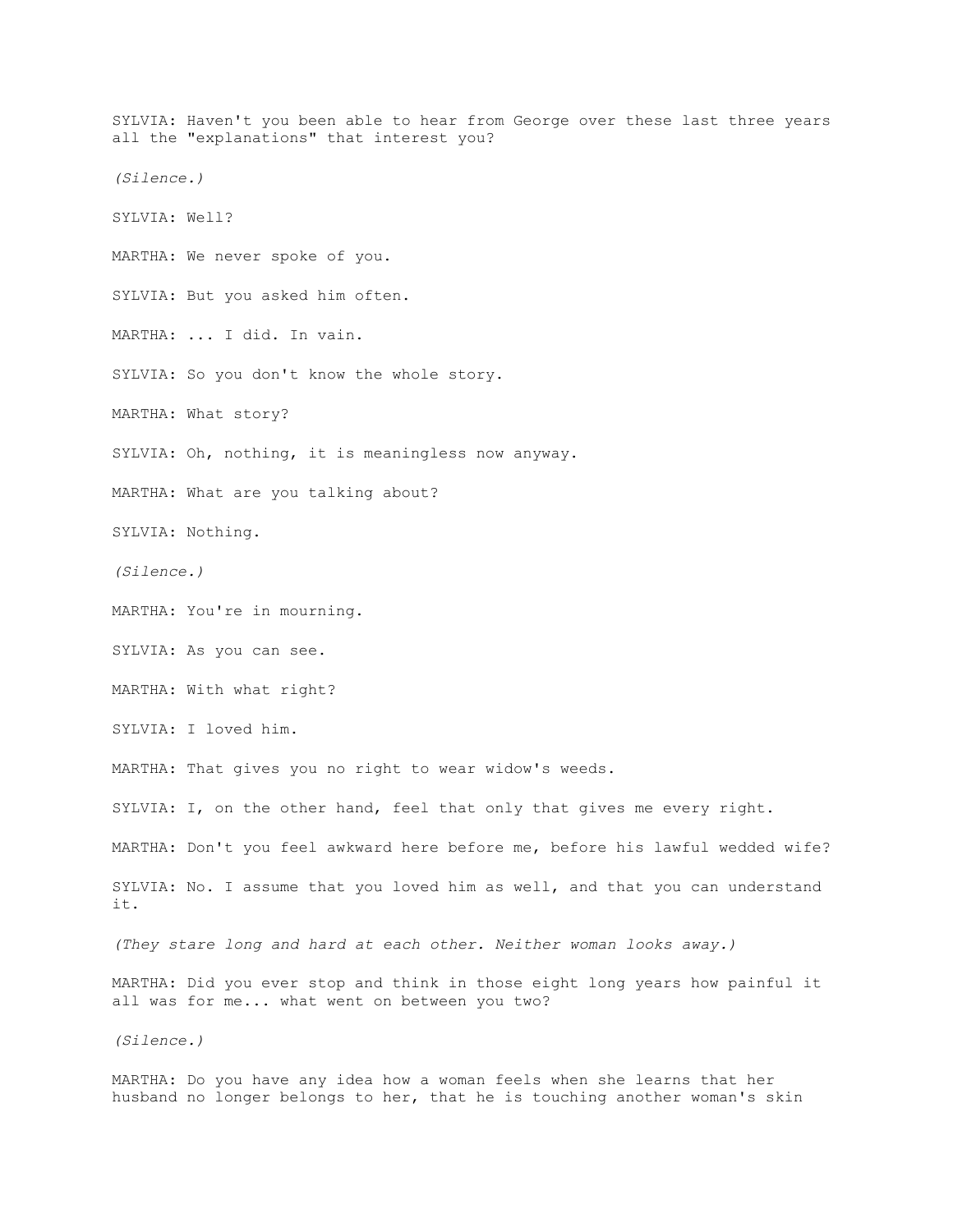with his fingers, that he is speaking words to someone else that are only spoken to a beloved, that he confiding in someone else his secrets, fears, wishes... while he is growing further and further away from her.

*(Silence.)*

MARTHA: You inflicted great pain on me, great pain. At night I'd tremble at the thought that I'd lose him forever, that he'd belong to you... When I heard that he had a mistress, that he had you, I suddenly began to notice how people looked at me strangely. They didn't know whether I knew what they knew, what everyone in Philadelphia knew. And especially my enemies and their wives - I saw so much joy in their eyes at that time. I was the First Lady of the Union and yet I felt like the most miserable of beggars.

*(Silence.)*

MARTHA: Has anyone ever deceived you, cheated you, betrayed you, someone you loved?

SYLVIA: No, never.

MARTHA: That is what I thought. People like you...

SYLVIA: Go ahead and say it.

MARTHA: People like you cannot be abandoned because people like you never fully give their hearts.

SYLVIA: Did you invite me to your home to insult me? I travelled such a long way in the hope of talking to you about him, about the man we loved.

MARTHA: I didn't want to hurt you.

SYLVIA: I wouldn't say so. Your words just then were nothing short of a call for some pointless settling of accounts that has no meaning, which I really don't care for.

*(Long silence.)*

MARTHA: Forgive me. When I wrote you the letter it was right after the funeral. Everyone around me was talking about him, everyone expressed their condolences and sorrow, they all spoke of him, but said nothing important. He never opened his heart to anyone. People loved him, but he never confided in anyone. Remember how closed and secretive he was. After his death I wanted to talk to someone about him, about the things that open up a person's soul. I suddenly realized that you were the one person in the world with whom I could talk about what he was really like. I jotted off the letter to you in haste, sent it immediately - and the next day I began to wonder if maybe I shouldn't have, that I had acted rashly and that there was no point. And especially when it occurred to me what people might think when they saw that you'd been to see me.

SYLVIA: Is what other people think so important to you?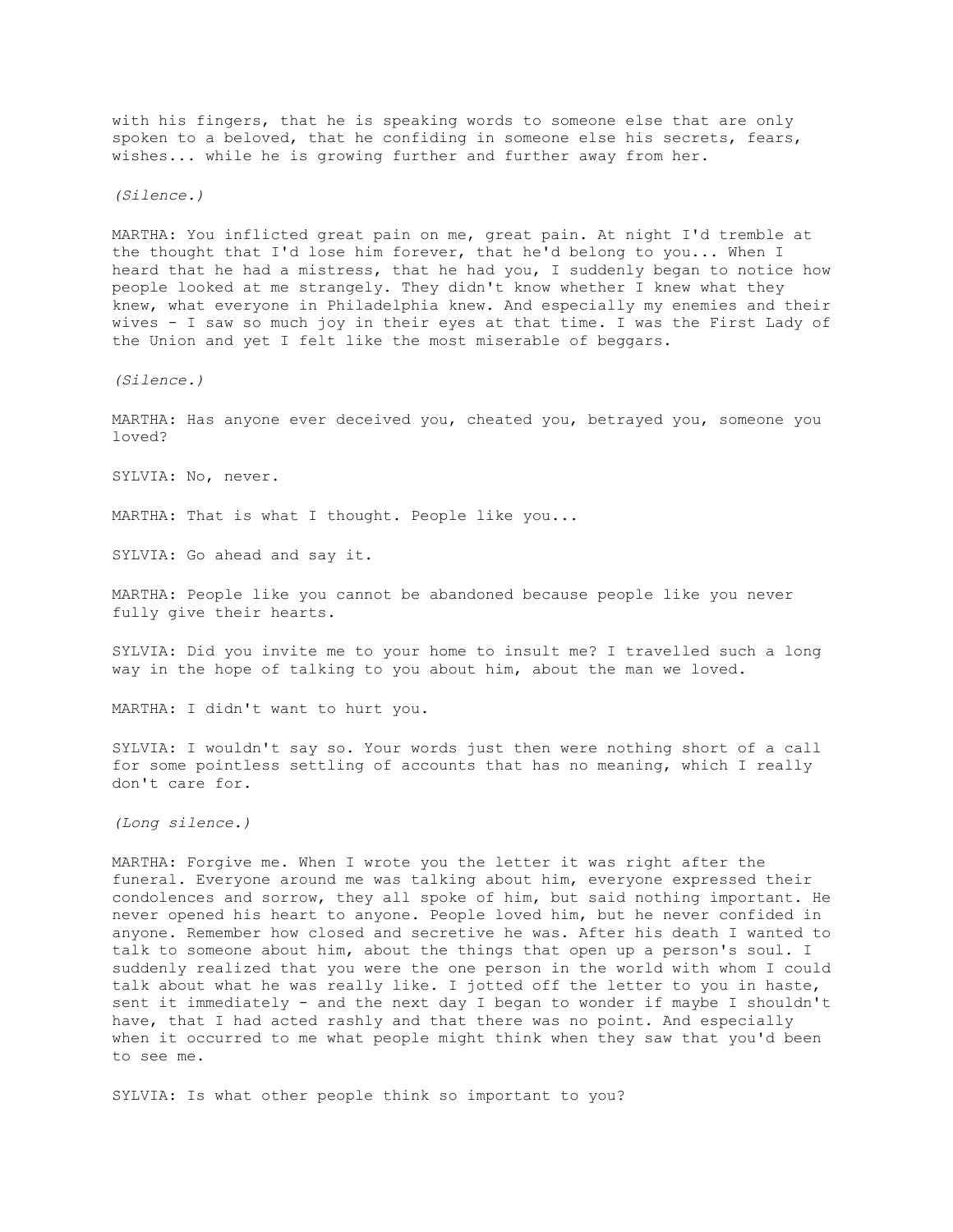MARTHA: That is how I was brought up. I know that women like yourself pay no attention to such things.

SYLVIA: I was brought up to feel that what I thought was all that was important.

MARTHA: How fortunate.

SYLVIA: That depends.

*(Silence.)*

SYLVIA: I think I know why you invited me. Everyone in Philadelphia talked about the death of the great military leader who had freed the country, everyone talked about the first respected president - but no-one was talking about George. The way they spoke of him sounded to me at times as if they were talking about a stranger, a legend, a monument. George was, after all, an ordinary man, such an ordinary and good man.

MARTHA: You loved him?

SYLVIA: Does that matter now?

MARTHA: It does to me.

SYLVIA: Would it make you feel better to hear that I'd loved him, or that I didn't love him?

MARTHA: What a ridiculous question.

SYLVIA: Answer me.

MARTHA: I think I'd feel better if you told me you didn't love him.

SYLVIA: Fine. I didn't love him.

MARTHA: That's what I thought. How could you bear to be the mistress of someone you did not love?

SYLVIA: Simple.

MARTHA: That's what I thought.

*(Silence.)*

MARTHA: I remember when he went off with you to White Lake - I remained at home, and he was there with you.

SYLVIA: That was a hunt. And we were not alone - there were thirty other people from Philadelphia with us.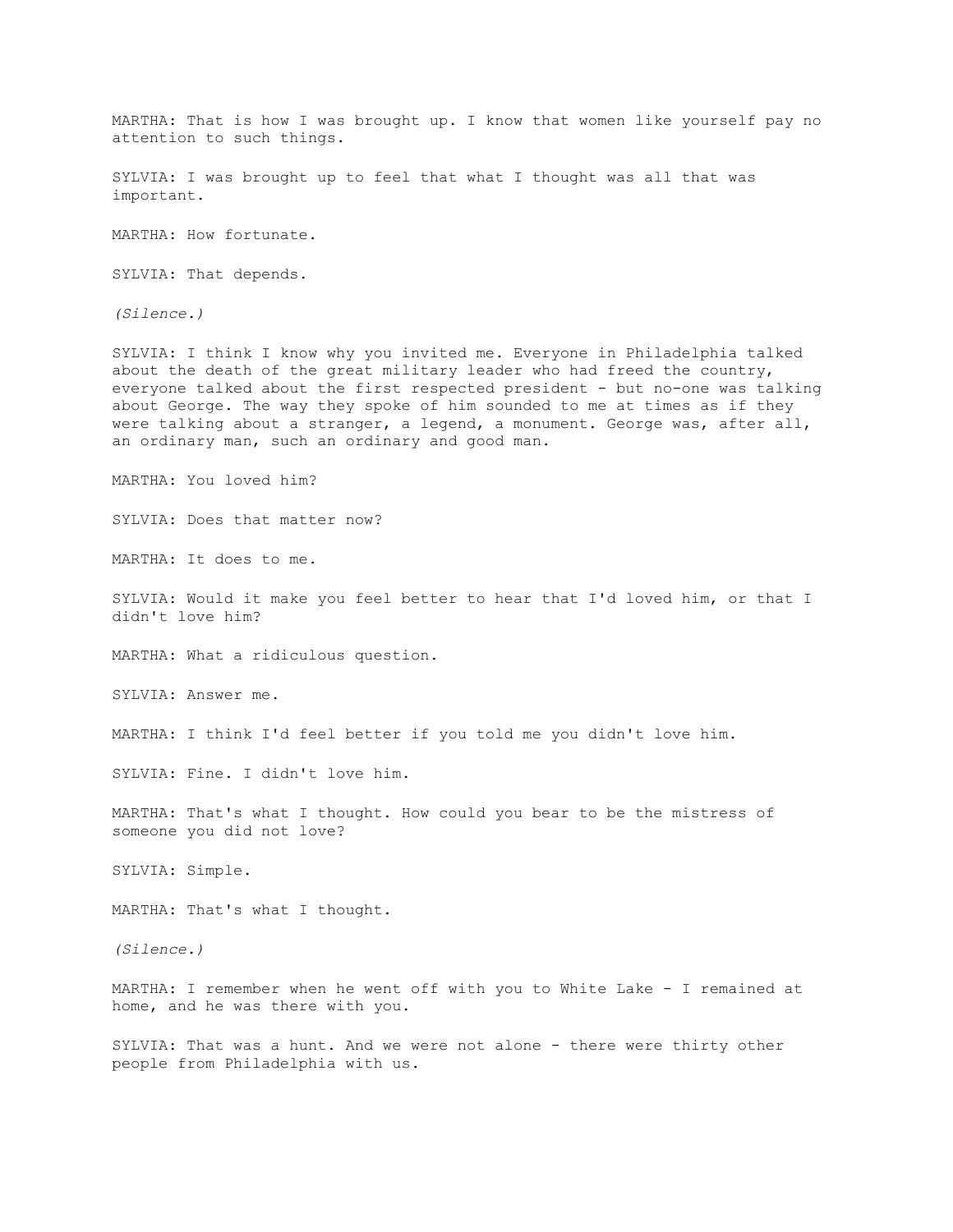MARTHA: So much the worse. All the more witnesses to your adventure. The hunt lasted ten days, and it seemed to me like ten years. Right before the hunt I quarreled with him and didn't want him to leave the house, I demanded that he stay home from the hunt. - That was the first time that he refused to do something that I asked... And the real trouble started when you got back. The first few days all the women who had been with you on the hunt contacted me and "confidentially" told me all about the time you'd had, who'd said what in your company, they told me that you never left his side for a moment, and that every evening after dinner, in front of everyone, you retired with George to his chambers. They told me it all with delight - those vixens. They looked me in the eyes while they spoke about how my husband was deceiving me. They sought signs of my pain and defeat.

*(Silence.)*

MARTHA: Do you remember those days spent by White Lake?

SYLVIA: I'll remember them for the rest of my life.

MARTHA: Were you happy there?

SYLVIA: Well, one could call it that.

MARTHA: Did you even once stop to think of me while you were at White Lake?

SYLVIA: Do you want an honest answer?

MARTHA: ... Only an honest one.

SYLVIA: Never once.

MARTHA: Never once?

SYLVIA: No. - the whole time I thought only of George. I saw no one but him. None of the people who were with us, not the deer we hunted, nor what the weather was like, I saw nothing - believe me, I can no longer remember whether it was sunny, cloudy, overcast, clear. All that I remember is his face.

MARTHA: What did you speak of then?

SYLVIA: We didn't talk much.

MARTHA: And you truly never thought of me once?

SYLVIA: Truly.

MARTHA: Don't you feel uncomfortable to admit that?

SYLVIA: No.

MARTHA: I'd like to see your soul.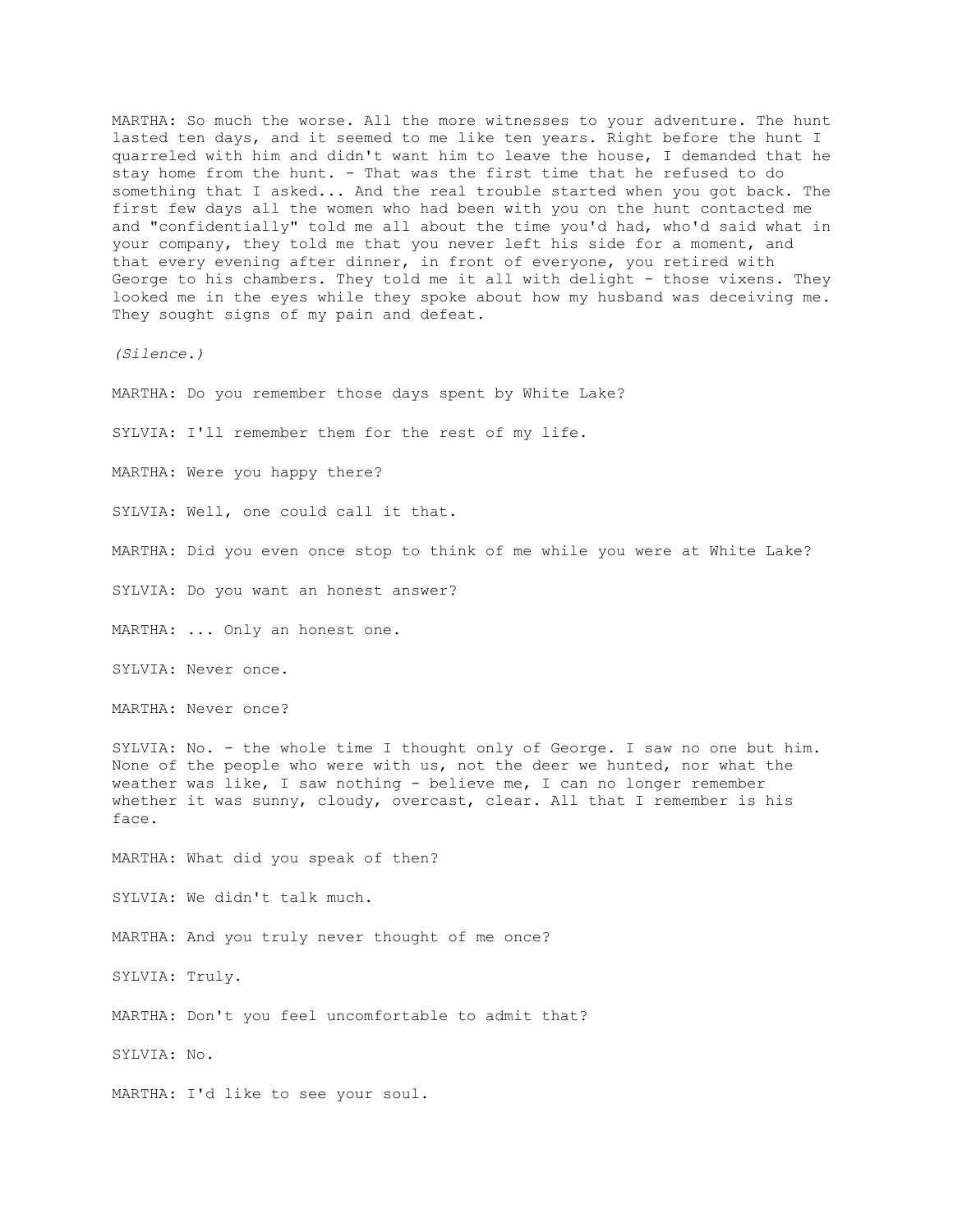SYLVIA: Nothing special.

MARTHA: I wouldn't say so. So arrogant, such indifference while inflicting pain on someone else, I've never seen such coldness in a woman. I can't imagine how he could be with you. Now it is a stranger to me than it was when I only knew you slightly.

SYLVIA: Do you hate me?

MARTHA: ...I always have. No-one has hurt me so deeply. At one moment you walked into our lives, an intruder. You threatened to destroy in a single day everything I had built with George for years. I knew that my happiness and my life hung on your charming smile, and that one flirtatious gesture of your shameless hand was enough to destroy our bond, to destroy my world. I asked myself what kind of a woman is this who gives herself the right to destroy someone else's happiness. How do such women sleep, what do women dream who find it so easy to devastete someone else's happiness and humiliate them with their smiles. I asked myself is there anything in this world that you hold sacred, and if there is nothing, then how can you live at all. Can someone else's unhappiness be the basis of a person's life?

SYLVIA: Isn't that hatred speaking out from you, haven't the basest thoughts formed now in your mind?

MARTHA: They have. But provoked by your evil. I admit it: I wished so many times during those days that you would cease to exist, vanish, not die but merely vanish.

SYLVIA: And in the end it came true.

MARTHA: Yes, in the end.

SYLVIA: You spent the last three years without me, alone, here on this lovely estate. Wasn't he yours alone, weren't you happy?

MARTHA: I was. But at what a price. We had to leave Philadelphia and retire from public life, exchange life in the largest American city for life on a farm, far from people, the bustle, from everything. Here in this desert he was mine alone. But only a hermit can be happy here.

SYLVIA: George was something of a hermit.

MARTHA: Yes, he always loved life on the farm, but I never did.

SYLVIA: It rarely happens that a person gets everything from life.

MARTHA: An honest person never does.

*(Silence.)*

MARTHA: Tell me, when you were together, what did you speak of?

SYLVIA: Everything.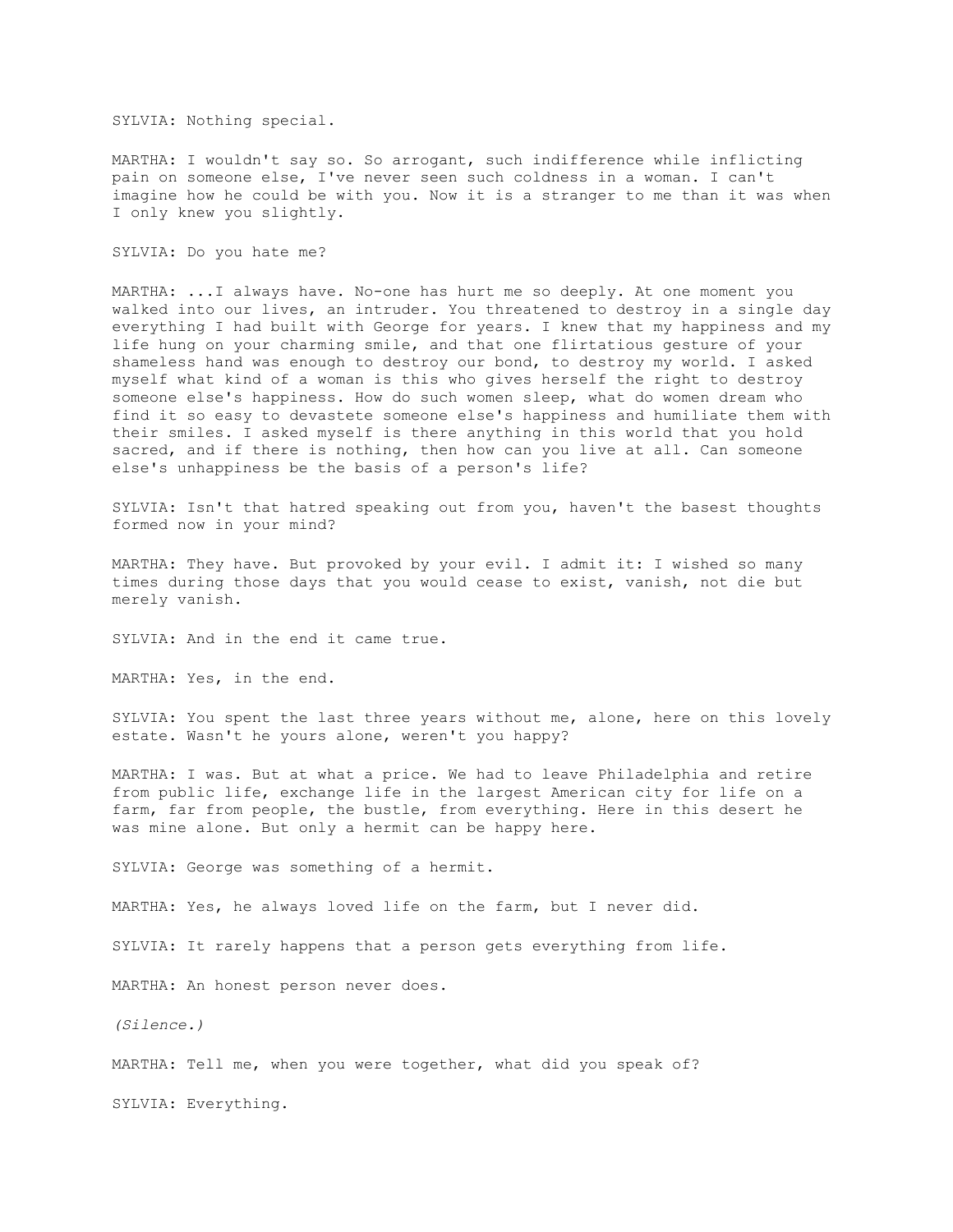MARTHA: But what did you talk of most? SYLVIA: I can't possibly remember now. MARTHA: He probably spoke of things with you that he didn't talk about with me. SYLVIA: And vice versa. MARTHA: Yes. SYLVIA: I don't know what interests you. MARTHA: Did he ever speak to you of... me? SYLVIA: Of you? MARTHA: Yes. SYLVIA: He did. MARTHA: What?! SYLVIA: Often. MARTHA: Often?! *(Silence.)* MARTHA: In what way? SYLVIA: Well, you know how men talk with their mistresses about their wives. MARTHA: I wouldn't know. I've never been anyone's mistress. Tell me. SYLVIA: He tried to make excuses, for me and for him. He said that he really didn't love you any more, that everything he felt for you in the beginning was gone. He said that he felt lonely in your embrace, that your touch no longer meant anything. Once he said: "When I touch Martha's hand, it is as if I am touching a table or the wall, I feel matter under my fingers and nothing else." *(Silence.)* MARTHA: Is that exactly what he said? SYLVIA: Almost to the letter. MARTHA: You mean to say that at those moments he felt nothing for me. SYLVIA: That is what he said. Towards you he felt only duty, obligation. He felt his duty as a burden.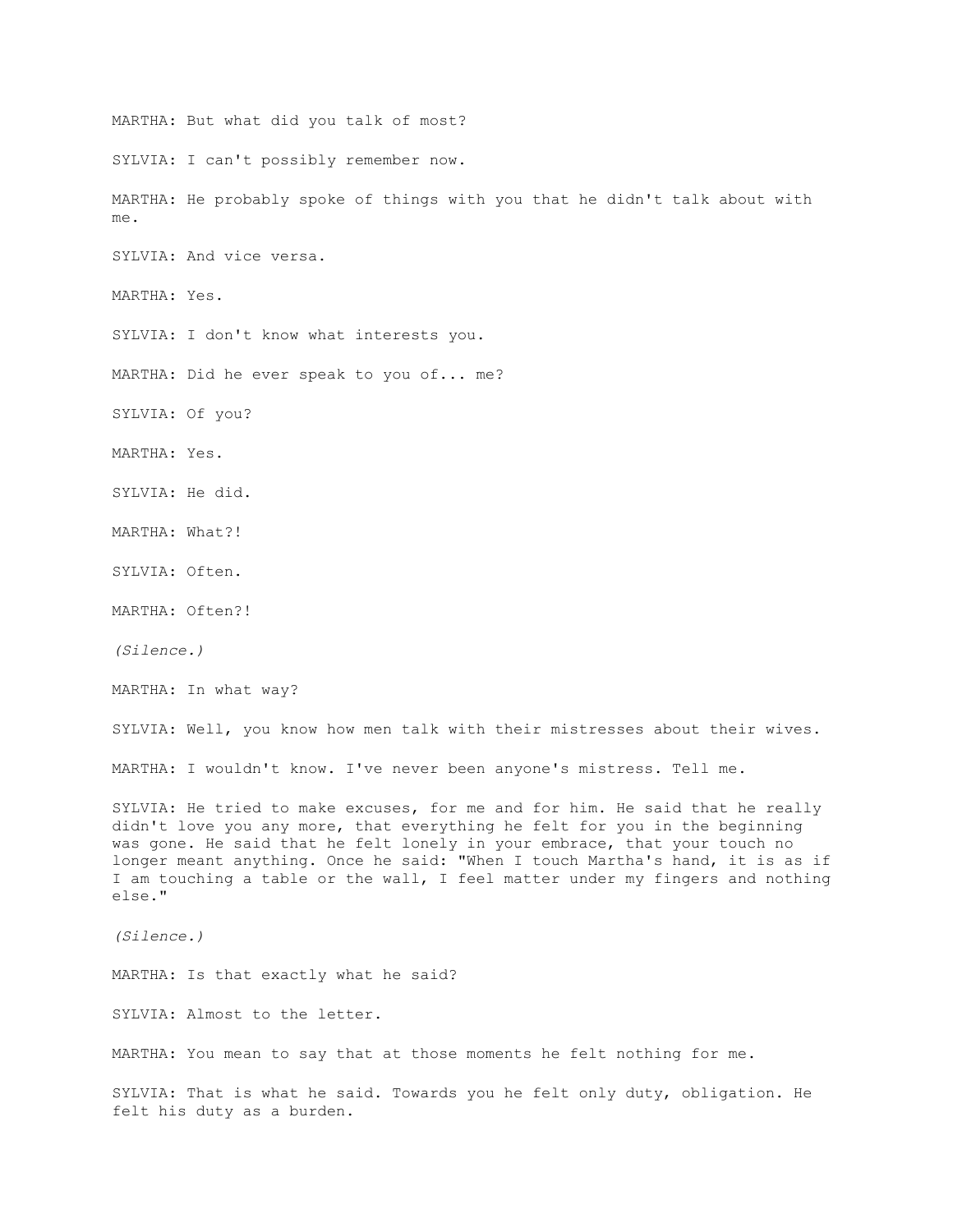MARTHA: But he was even more tender toward me then than he had ever been before. SYLVIA: Out of a sense of duty. *(Silence.)* MARTHA: There's something heavy in the air. As if it will rain. SYLVIA: Yes, it's cloudy. MARTHA: There has been too much rain this year. If it keeps up, the crops will suffer. SYLVIA: Who will be looking after the estate now? MARTHA: I'm not sure. We have two good foremen, they know their work well, but I am afraid that if I give one of them the senior position, the other will be insulted, and he'll quit out of vanity. SYLVIA: Do you know anything about the work that has to be done? MARTHA: Not very much. George saw to everything himself. *(Silence.)* MARTHA: I must admit - you've surprised me. SYLVIA: Why? MARTHA: I had thought that our meeting would be different. I thought that you'd be different. SYLVIA: In what way? MARTHA: Well, I'd assumed that you would at least apologize... for everything. SYLVIA: You expected my repentance? MARTHA: If not your repentance,at least some sign of discomfort. It surprises me that you can look me straight in the eyes without the slightest shame. SYLVIA: And you thought that I would be staring at the floor all this time. MARTHA: You even mock me. Now, now when he is gone. I thought that you'd find at least enough decency to tell me that you're sorry for everything that's happened. SYLVIA: But I'm not sorry, for anything. MARTHA: And you can say so with pride.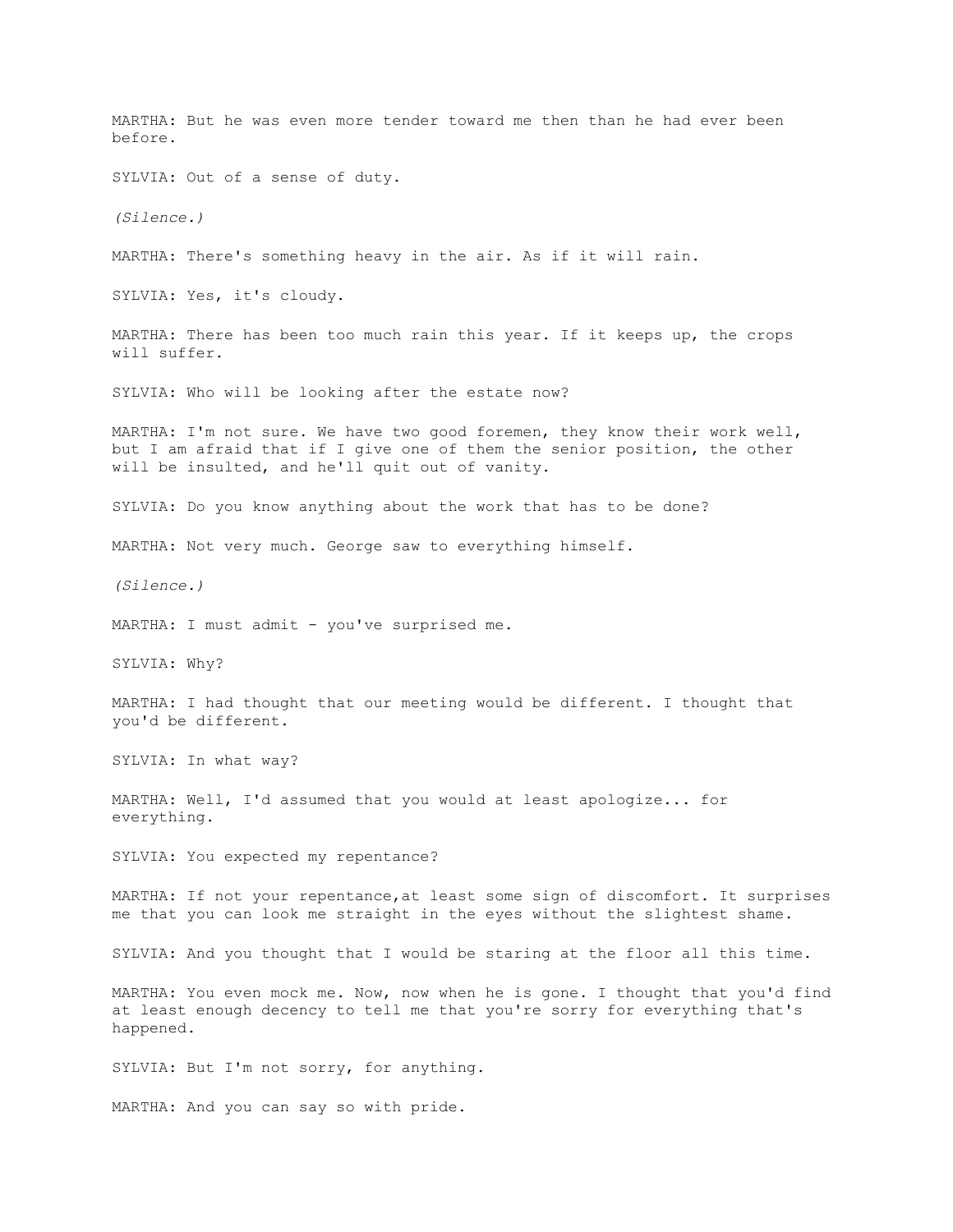*(They look directly at one another.)*

MARTHA: Everything has been going downhill for you these last three years.

SYLVIA: I hadn't noticed.

MARTHA: I heard you were courted by Governor Johanson, and soon afterwards by Mr. Fielding, the ship builder. You turned them both down, yet both of them are such excellent gentlemen.

SYLVIA: And married.

MARTHA: That didn't bother you earlier.

SYLVIA: What do you mean by that?

MARTHA: Isn't Governor Johanson good enough for you? He's a smart man, welleducated, handsome, with a high-ranking position. I've heard that he set fire to his house out of despair when you turned him down.

SYLVIA: Nonsense. It is true that he smashed a lantern in a fit of pique, but he didn't mean to start a fire.

MARTHA: So it is true.

SYLVIA: People tend to stretch such things out of proportion.

MARTHA: Do you want me to tell you why you turned down Governor Johanson and Mr. Fielding?

SYLVIA: How would you know?

MARTHA: You turned them down because you hoped George would come back to you.

SYLVIA: That is not true.

MARTHA: Oh, yes it is.

SYLVIA: I no longer care about Washington.

MARTHA: You're lying. You turned down the Governor and the ship-owner because you were used to being mistress to the President of the United States. You are so vain and so greedy for honour that no man could measure up to the President.

SYLVIA: You are judging me by yourself. I turned them down because they meant nothing to me.

MARTHA: No, my sweet, you turned them down because you refused to come down a step.

SYLVIA: Unlike you, I do not perceive life as a staircase.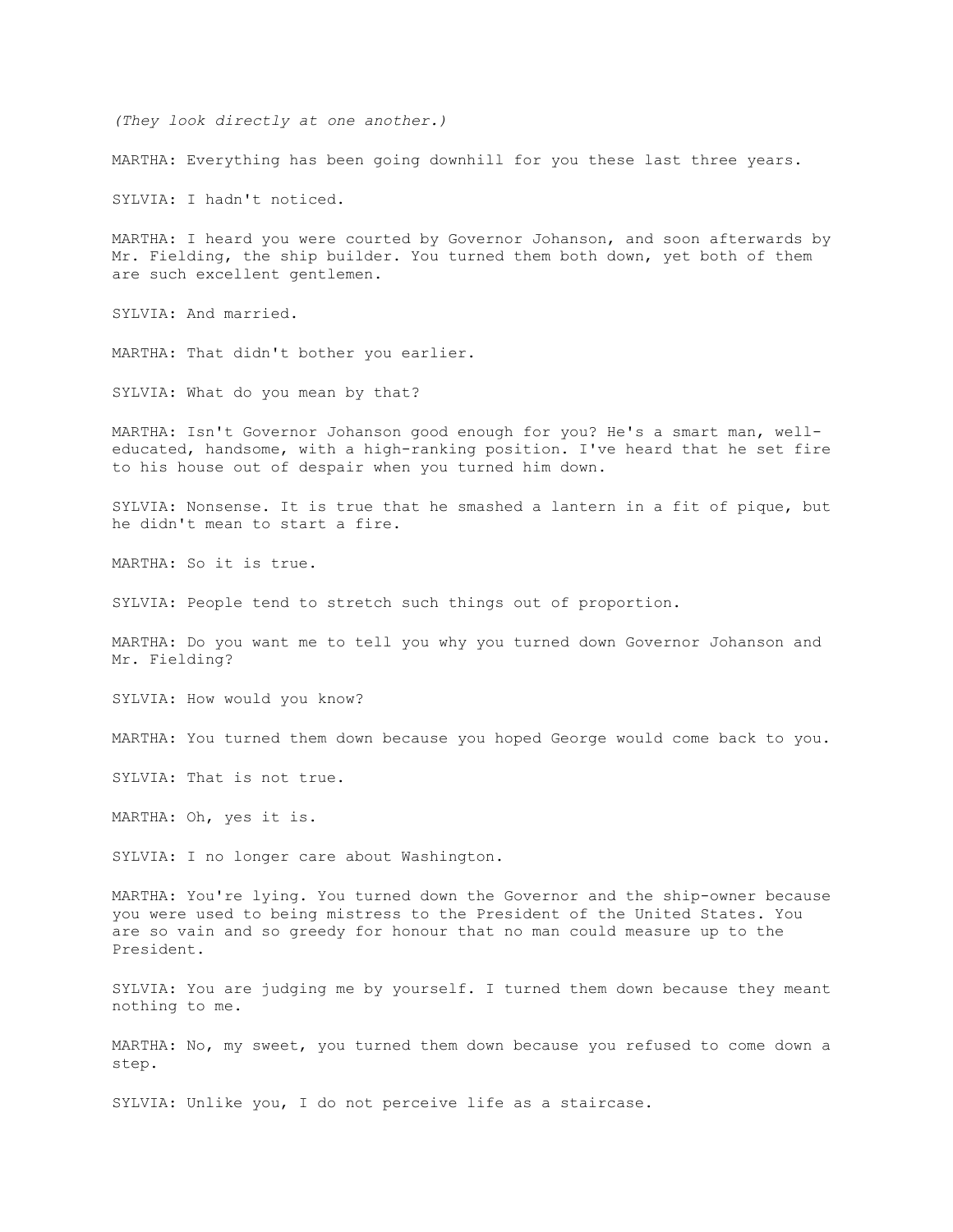MARTHA: You'd rather stay the President's past mistress than be the Governor's, or that shipbuilder's mistress today.

SYLVIA: You aren't listening. Evidently you know a good deal about what has happened to me these last three years.

MARTHA: What is so strange about that? The two of us have always been like sisters. We've known everything there was to know about each other. Whatever one did affected the other, because in the eyes of everyone else the two of us were joined by an inseverable bond. We certainly wanted all the best for each other. Our fates have been interwoven in a crushing embrace. How can I be indifferent to my sister? Your actions have dictated my happines.

SYLVIA: This may have been true for the years when I was George's mistress, but your prying to my life over the last three years is uncalled for.

MARTHA: I'd hardly say so. We have always been joined by fate.

SYLVIA: You were afraid George would come back to me.

MARHA: I was not.

SYLVIA: Oh, yes you were. He was yours, and yet he wasn't. You were never fully sure of yourself, or of him.

MARTHA: Oh, yes I was.

SYLVIA: You're lying. Every single day you worried that he might harness the horses to the carriage and go off to Philadelphia. And that he would be mine once more. You were never at ease for a single moment. Your happiness was so uncertain, so frail.

MARTHA: That is not true. I knew that George was mine to the end.

SYLVIA: You knew!? How could you have known that?

MARTHA: He told me repeatedly that you meant nothing to him any more, that I was his everything. He even said that he was sorry for having gotten involved with you in the first place, that the two of us should forget it. He said that he would be mine and mine alone, forever.

SYLVIA: And you didn't believe a word he said.

MARTHA: Yes, I did.

SYLVIA: You did not. Those little suspicions ate away at your heart while you listened to his words of affection, suspicions that had taken root there the day you first learned that George had a mistress. Nagging suspicion coloured each and every tender word that George spoke. The warmer his words, the less you believed them. Whenever he said, "Martha, I am yours forever more", cold shivers would run up and down your spine, and instead of enjoying the ringing words, you'd wonder anxiously what he was hiding with his insistance that he was forever yours? Why did he bring up something that was perfectly obvious?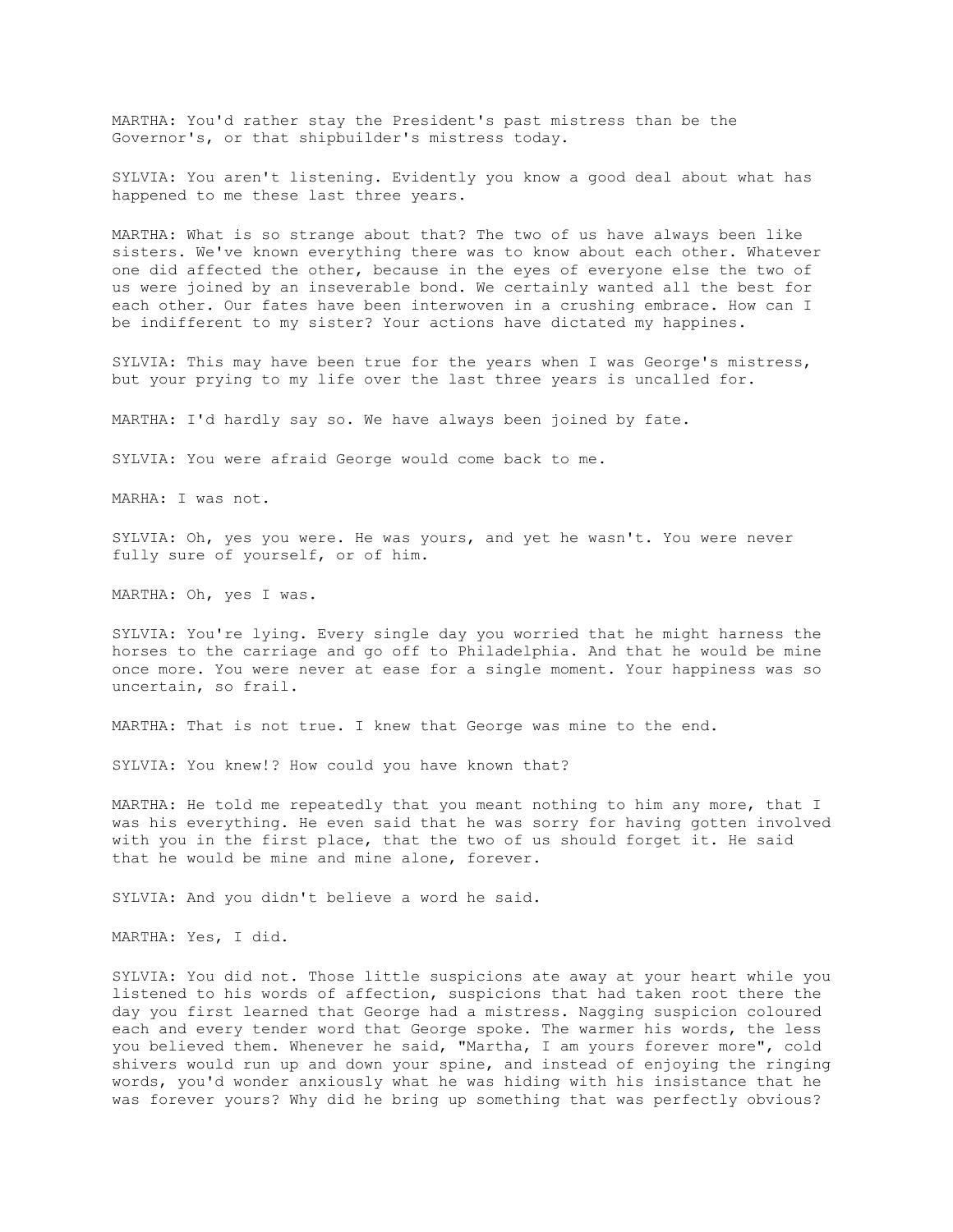MARTHA: But I did believe him in the months before he died.

SYLVIA: Martha, my dear, after a man has betrayed his wife she no longer knows words such as faith, trust, truth and sincerity. These words die forever in her, they can never appear in the same shining apparel, pure as a child's delight, ever again. Once the trust of a man or a woman is lost once, it is lost forever.

*(Silence.)*

MARTHA: You tell me that I was not happy with him, but I really was happy with George. There is only one truth: he chose me and abandoned you.

SYLVIA: You stand before me unmasked, vulnerable, miserable. I see into the most cloistered corners of your soul, and I know what is there. You can't hide anything from me. You are no more than an ordinary, deceived wife whose life has become an open, festering wound never to heal. You are not a strong person and you never have been. Instead you are a petty woman, unable to abide defeat. Women like you do not know how to lose. When you do lose, you become vulnerable for the rest of your lives. I'll tell you something important. George's affair with me was not difficult for you because you lost his love, but because you lost. You are shallow. You don't deserve pity as the woman deceived, but because you see everything only in terms of victory or defeat, even love.

MARTHA: You are the one who experienced defeat in the end. You are the one who was thwarted in your ghastly visions of love as a struggle ending in either victory or defeat. I know all about what has happened to you over the last three years. I know the despair you felt after George left. It was a terrible blow. You stand here before me unmasked and miserable, and in your heart of hearts I can see that you are ruled by the logic of an ordinary provincial mistress whose life finds its meaning in being third, third or nothing. Women like you value yourselves by how destructive you can be. The greater the evil you can inflict, the more you are worth. "Mistress to the President of the United States" - what a ring that had in your ears - you heartless doll. If you were a woman of flesh and blood with sincere feelings - you probably would have fallen in love with George's doorman, his butler, his adviser. Why didn't you fall in love with his adviser?

SYLVIA: I didn't like him. Too serious.

MARTHA: Too insignificant.

SYLVIA: Then why didn't you fall in love with the adviser?

MARTHA: I was at George Washington's side when no-one had any idea what he would become. And don't you forget it. Without me he would never have become president. He would never have done it without my support.

*(Silence.)*

MARTHA: I know that you didn't love him, but still you were his mistress for years. I could never understand that.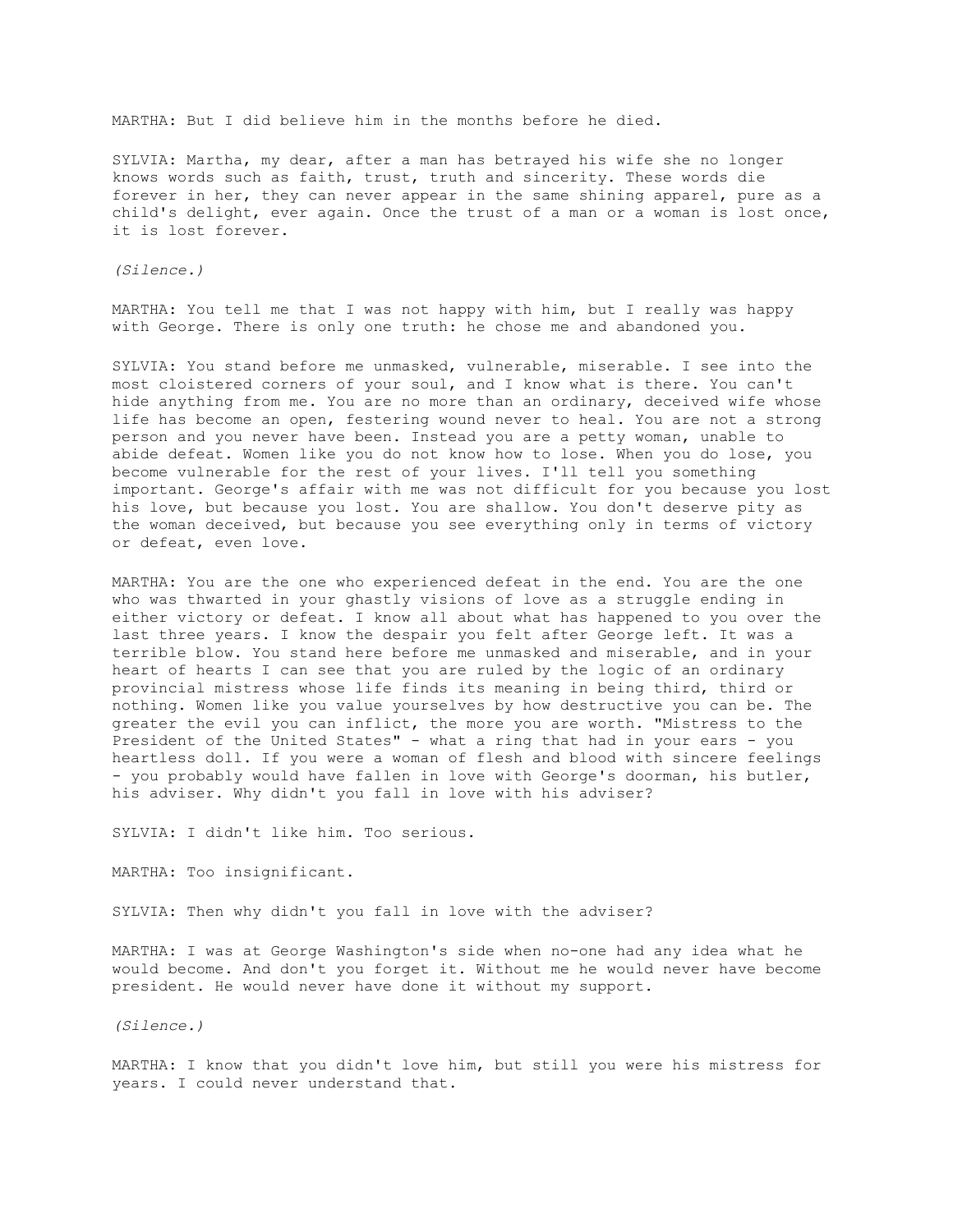SYLVIA: What?

MARTHA: How does a woman feel when she makes love to a man she doesn't love? What does she say to him? What does he say to her? Do they look each other in the eyes while they make love? Did you look George in the eyes while the two of you made love?

SYLVIA: Sometimes we did, sometimes we didn't.

MARTHA: When didn't you?

SYLVIA: When the lights were off.

MARTHA: And, what did you say to him?

SYLVIA: What did I say to him?

MARTHA: Yes, what did you say to him?

SYLVIA: I told him not to hurry.

MARTHA: But he never hurried. He never hurried with me.

SYLVIA *(confused)*: Really?

MARTHA: Really.

*(Silence.)*

MARTHA: Forgive my curiosity, but I am interested in how a woman feels when she sleeps with a man she doesn't love. Isn't there just a touch of awkwardness, disgust perhaps?

SYLVIA: Not a trace.

MARTHA: I assume that you never felt pleasure. So many years with the same lover, no emotion, no love. Wasn't it automatic? A little monotonous?

*(Long silence.)*

SYLVIA: You know, I've been curious all these years, too. What did you feel for George when he made love to you? What did you say to him? What did he say to you?

MARTHA: Do you really want to know?

SYLVIA: I really do. What did you feel?

MARTHA: I don't know how to talk about it. It is so intimate I have never told anyone what I felt while I was making love with George.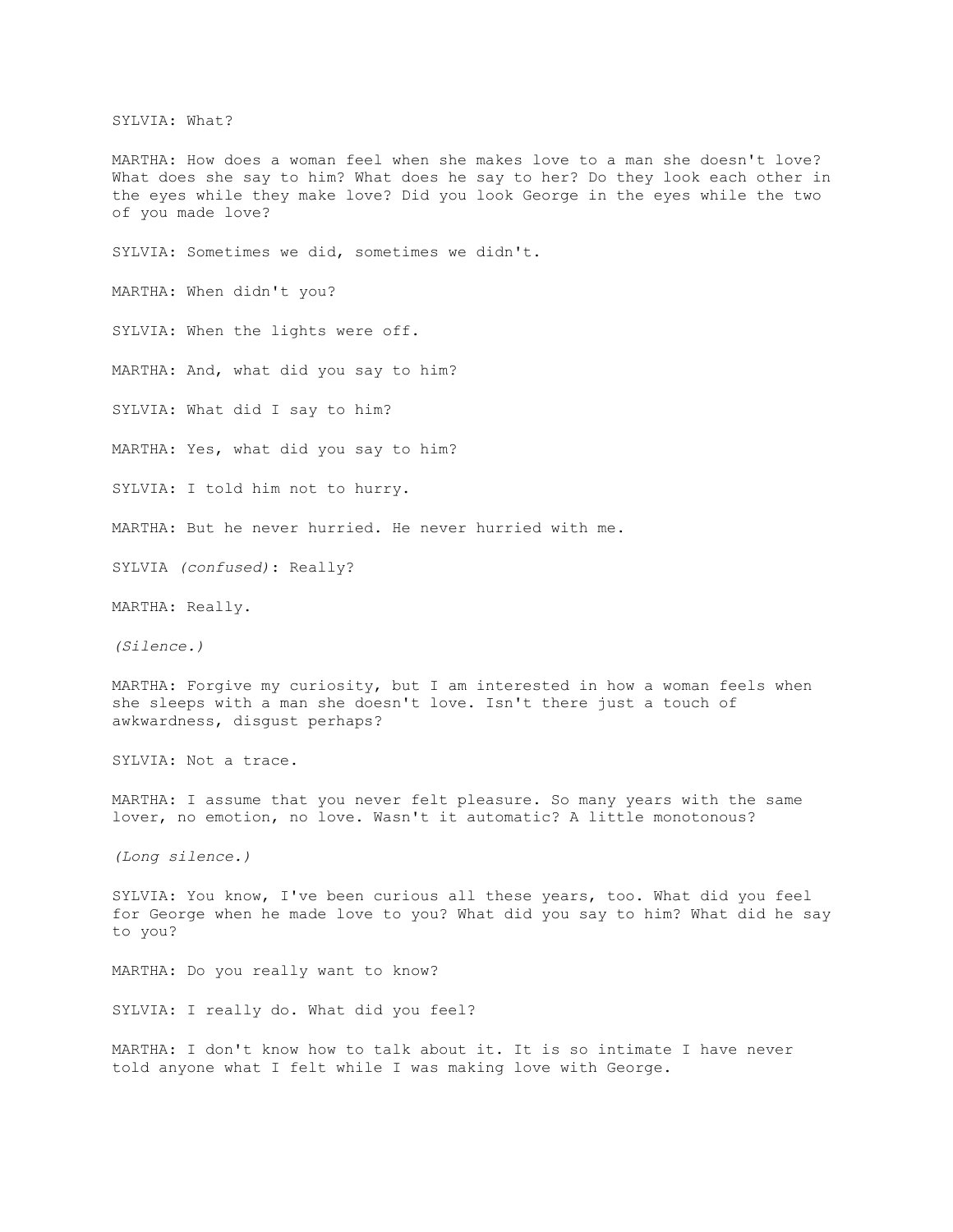SYLVIA: We have long been exposed to one another. And we know every one of George's features by heart. I am the only woman in the world you can tell these things to without embarassment. So, what was it like between the two of you? *(Silence.)* MARTHA: He was always tender, and... we didn't talk much... I felt very close to him and I think that he always thought only of me... while we made love... If you know what I mean. And sometimes... in the middle... he would sob uncontrollably. He'd sob like a baby, out of joy. When it was over... he'd light a cigar. Sometimes he'd sip some whiskey and... well... SYLVIA: Tell me. Tell me more. MARTHA: I asked you first but you wouldn't say. *(Silence.)* MARTHA: Tell me what it's like to make love to a man you don't love. SYLVIA: No. MARTHA: Why not? SYLVIA: I know you are dying to find out how George and I made love, but you'll never know. MARTHA: I told you. SYLVIA: Whose fault is that? It's too late to take it back. MARTHA: Good Lord, what sort of woman are you. What granite you're carved from. Without honesty, without shame, without feelings. SYLVIA: Without feelings? MARTHA: Yes, without feelings. SYLVIA: Go ahead and say whatever is in your heart. Your words mean nothing to me one way or the other. MARTHA: I know. Women like you can not even be insulted. You are all without feelings. SYLVIA: Who do you mean, you all. MARTHA: Women of your kind. SYLVIA: What kind? MARTHA: Mistresses. Or perhaps there is more fitting expression.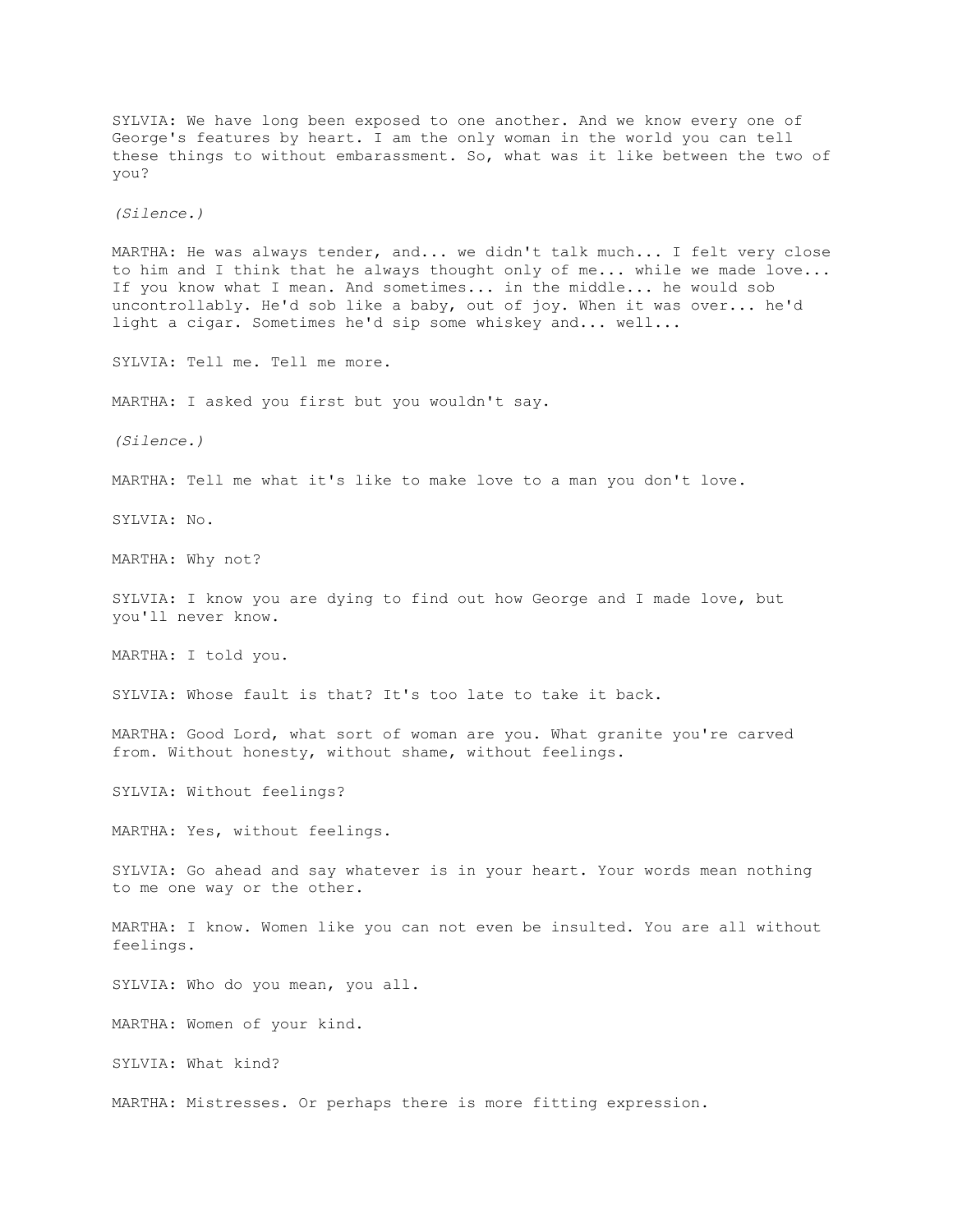SYLVIA: Say it. MARTHA: Harlots. SYLVIA: So, in your opinion, I am... MARTHA: Yes, you are a harlot. SYLVIA: And you are a faithful, honest wife who always loved her husband. Deserving of respect and sympathy. *(Silence.)* MARTHA: I can't imagine why George could have anything to do with such an insolent, emotionless woman. I understand that a man can have a mistress. But you? George's choice is so odd. You couldn't deserve his love in any way. There is not a trace of gentility or goodness in your spirit. SYLVIA: And you think that you deserved his love? MARTHA: Yes. With my whole being. SYLVIA: Do you think that you were always deserving of his love? MARTHA: I do. SYLVIA: And that no one deserved it as much as you did? MARTHA: No-one. *(Silence.)* SYLVIA: Now, when George is gone, you still can't forgive him for having a mistress? *(Silence.)* SYLVIA: Even now that he's dead you haven't forgiven him. MARTHA: ... I haven't. It was the betrayal I could not condone. Especially not now when I see what the women be deceived me with is like. SYLVIA: Don't you think you might try and find a way to justify, to forgive a dead man. MARTHA: No, never. SYLVIA: You feel that he hurt you, that he shamed you by the very fact that he was with me. MARTHA: Precisely.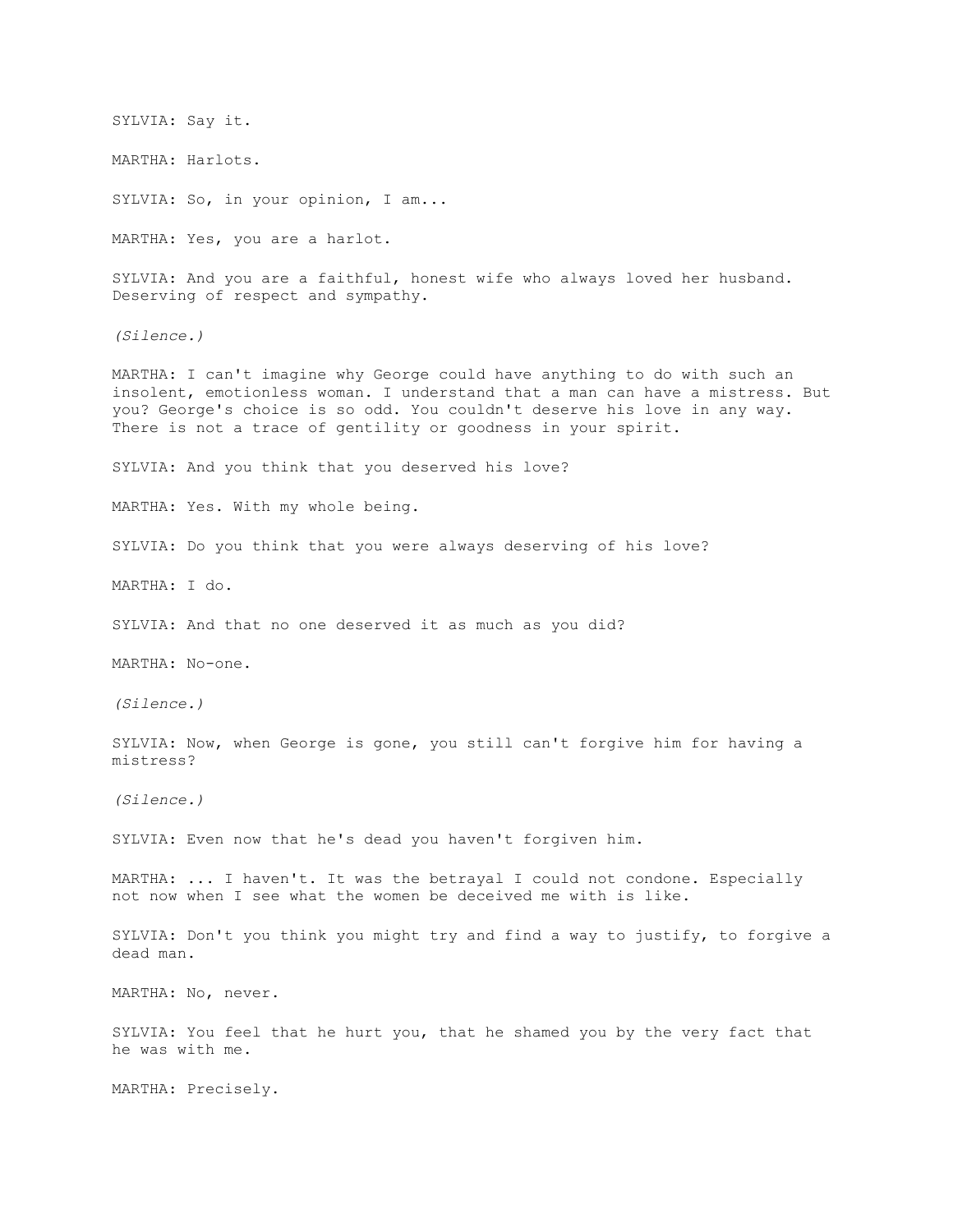SYLVIA: Doesn't it occur to you that you may have hurt and shamed him before he decided to do the same to you.

MARTHA: I never deceived him with another man.

SYLVIA: There are other ways to deceive and betray. There are so many ways a woman can hurt her husband, cause him pain and torment him.

MARTHA: I was always good to George.

SYLVIA: I wouldn't say so.

MARTHA: What gives you the right to speak to me like that?

SYLVIA: Because I know almost everything there is to know about you.

MARTHA: You are rude and brazen.

SYLVIA: Those are not the words of a lady.

MARTHA: You are insolent. Aren't you ashamed to look me in the eyes?

*(They watch each other in tense silence.)*

SYLVIA: And you won't even forgive him when he's dead.

MARTHA: I haven't and I won't, ever. Because I stayed constant to the end, and he did not. He betrayed me.

SYLVIA: He didn't betray you.

*(Silence.)*

MARTHA: What do you mean?

SYLVIA: He never betrayed you with me.

MARTHA: What are you trying to say?

SYLVIA: Precisely what I said.

MARTHA: I don't understand you!

SYLVIA: He never slept with me.

MARTHA: And you think I'll believe you?

SYLVIA: He never even kissed me.

*(Long silence.)*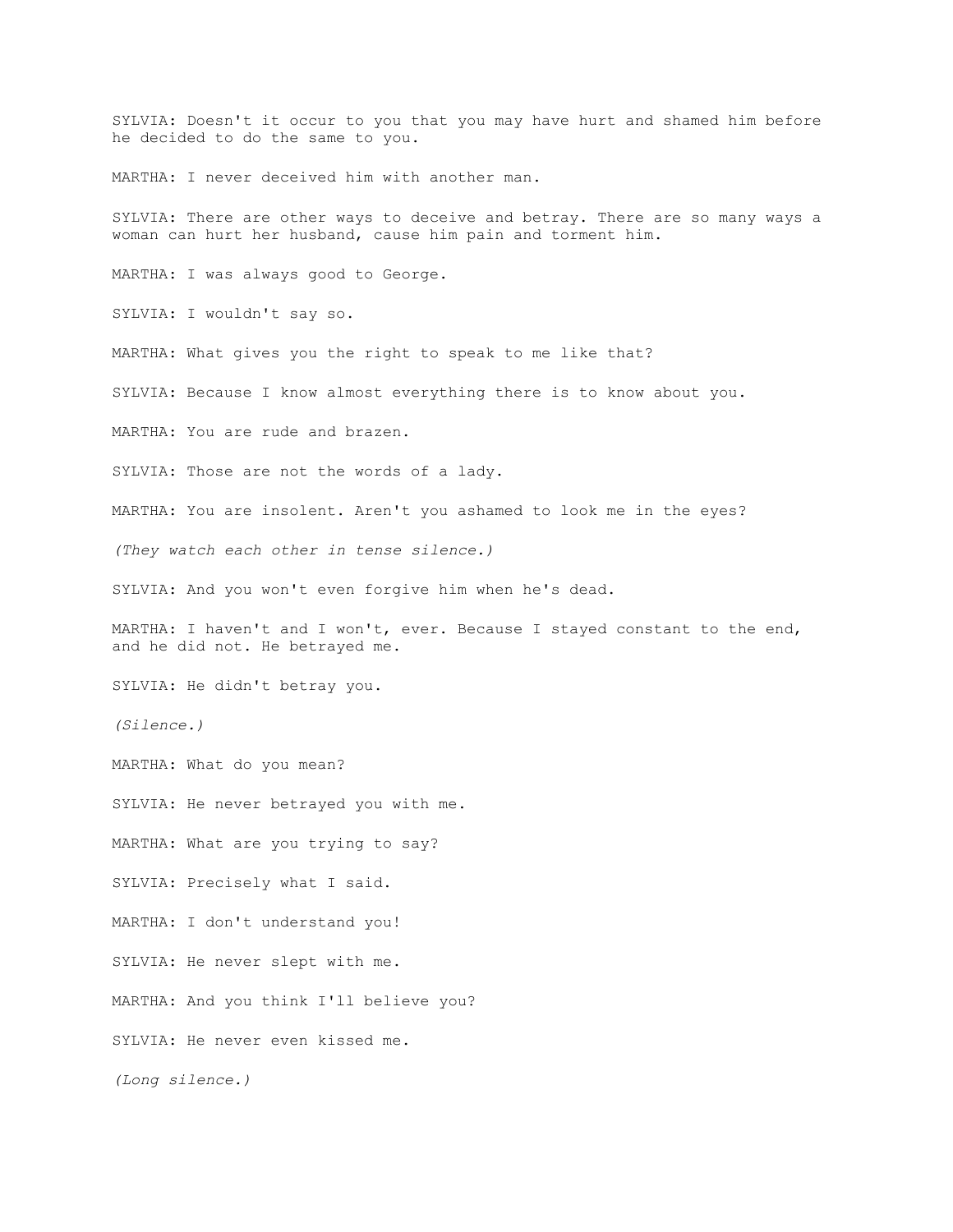MARTHA: You're joking? SYLVIA: No. *(Silence.)* SYLVIA: You haven't the right to say anything bad about George. Just as you haven't thr right to say anything good about yourself. *(Silence.)* MARTHA: Wait, do you mean he really, with you never... SYLVIA: Is that so important to you? MARTHA: Of course it is. SYLVIA: Never. MARTHA: I don't believe you. *(They look straight at each other.)* SYLVIA: The only person in this world that George ever loved was you. *(Silence)* SYLVIA: He loved only you. MARTHA: Do you think so? SYLVIA: I know... He told me. So many times. MARTHA: Are you making fun of me? SYLVIA: Unfortunately, I am not. MARTHA: Then how could it possible be that he and you never... SYLVIA: I thought that George told you our little secret. When I received your message I was certain that you knew the whole story, and that you were inviting me to talk about him as a friend. MARTHA: What secret are you referring to? SYLVIA: I will tell you - though you don't deserve it. *(Silence. Sylvia rubs her forehead wearily as if it is hard for her to speak.)*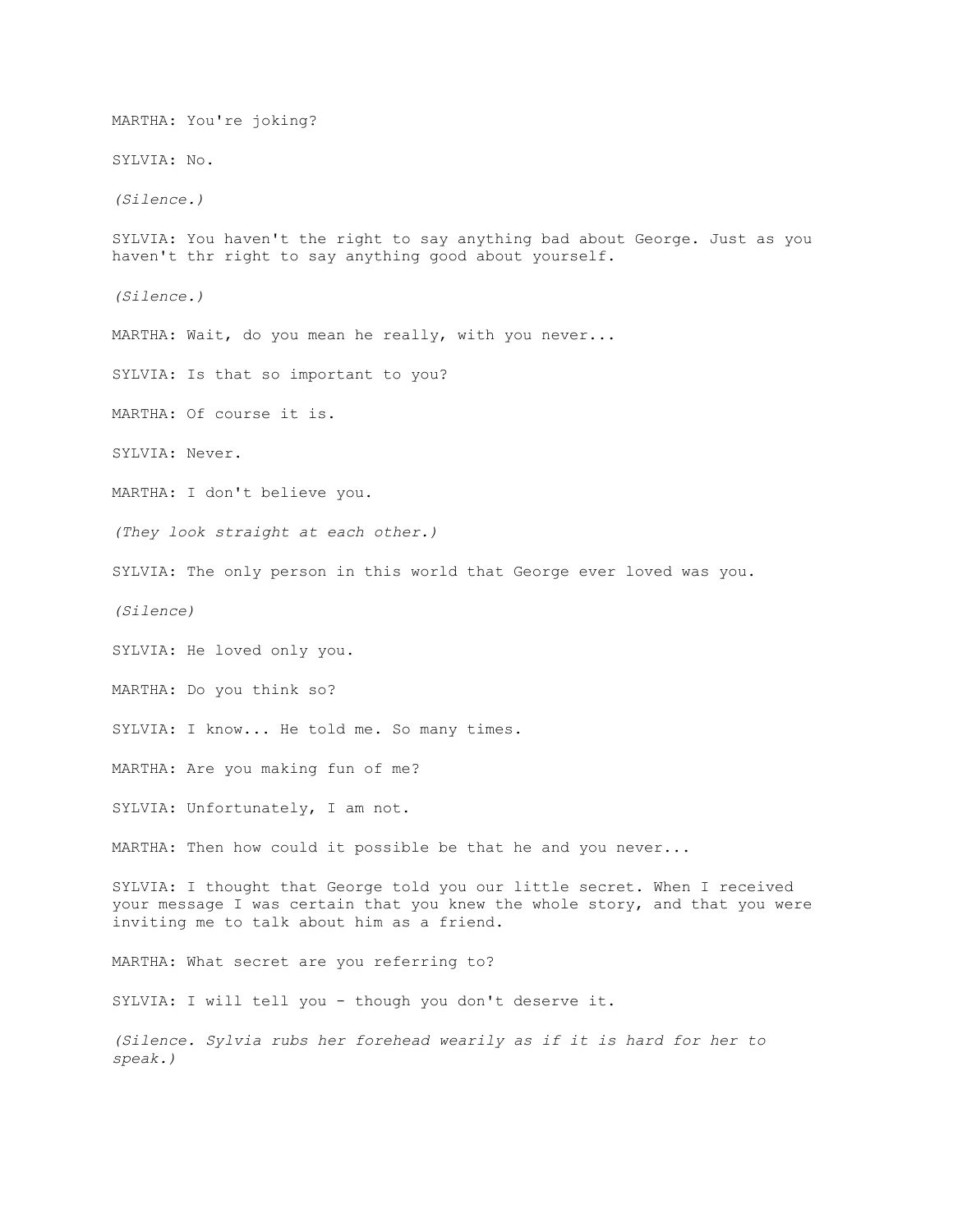SYLVIA: Thirteen years ago, not long after you arrived with George in Philadelphia, my father's business suddenly went downhill. He lost a large shipment of goods in Yorktown - a well organized robbery. Father fell seriously ill. He had gone much further into debt than his honor allowed. Almost no-one knew of the situation our family was in. Almost no one, except your George.

MARTHA: Why are you telling me this?

SYLVIA: One day George came up to me at a ball and offered me a good job. He proposed a very reasonable monthly wage - so reasonable that I could pay off my family's debts with it.

MARTHA: What sort of employment was he suggesting?

SYLVIA: The funniest sort - something no-one had ever suggested in the history of the world.

MARTHA: What was it he spoke to you of?

SYLVIA: Mostly of himself. He said that he loved his wife, that you were the meaning of his life. From the moment he woke up in the morning until he went to bed at night he thought of nothing but you. And he said that he felt he was losing you more each day, that you were no longer tender to him, that you were harder and harder - and that after serious thought he had realized that there was only one way to win back your love and attention.

MARTHA: What was that?

SYLVIA: To find the mistress. He counted on your jealousy and hurt pride... And then he told me that he wasn't the kind of man who could really deceive you. He constantly repeated that he loved you more than anything in the world, and that you were the only woman he wanted, that his understanding of love was that a man should never touch another woman, that love was something sacred that must never be defiled by anything, that it was light that must never be in shadow. - You surely remeber how fond George was of fancy phrases and large words.

MARTHA: And, then what happened?

SYLVIA: Then he said that I must understand that he couldn't have a mistress, and yet he desperately needed a mistress if he wanted to save your love.

MARTHA: A rather hopeless situation.

SYLVIA: George found hope. He told me openly that my family was choking in debts and that he was prepared to pay me a generous sum every month if I would agree to play the role of his mistress in public.

MARTHA: And you?

SYLVIA: I was surprised. George noticed my confusion and immediately swore that he would never for a moment abuse his position if I were to agree to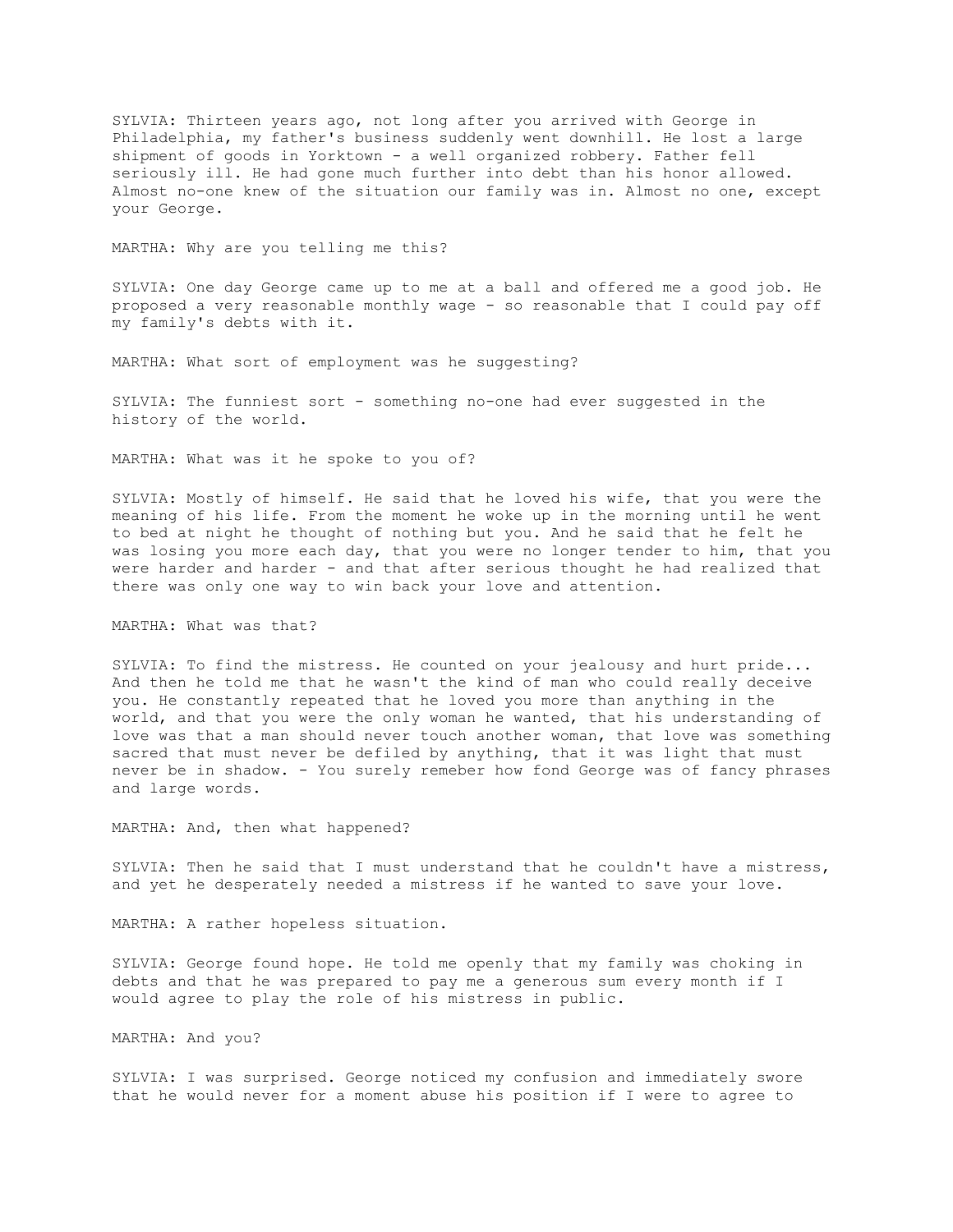this unusual compact.He promised that he would never kiss or touch me. He said that it was enough for me to appear with him in public, to withdraw with him to his chambers from time to time, that I would travel with him occasionally.

MARTHA; And you agreed?

SYLVIA: Not at once. The next day. I had no choice, I had to save my family, and I knew that I would always have a clean conscience. My own feelings were always much more important to me than what others thought of me.

*(A heavy long silence. Martha's face shows astonishment. As she is engrossed in mulling over the story she has just heard.)*

MARTHA: You mean... he never...

SYLVIA: Never.

MARTHA: Then what was it all for?

SYLVIA: He loved you.

MARTHA: And I loved him.

SYLVIA: Then, during the first year of your stay in Philadelphia, you didn't love him.

MARTHA: I think I did.

SYLVIA: At that time George felt that everything else was more important to you than he was. He had just become president and you threw yourself heart and soul into the receptions, the protocol, politics, you were thrilled at being the First Lady of the United States of America and you neglected George.

MARTHA: But I helped him in his work.

SYLVIA: Don't forget that George never wanted to be a politician. He was proud of being a soldier, a great military leader, he loved working the land, but politics always disgusted him.

MARTHA: That is what he used to say.

SYLVIA: That is how he felt. And he hated Philadelphia. He never enjoyed city life. He never liked the receptions, the meetings, the diplomatic talks.

MARTHA: I know.

SYLVIA: And yet you pretended not to know. You urged him to become president because you were greedy for glory, and hungry for social life, an audience, publicity.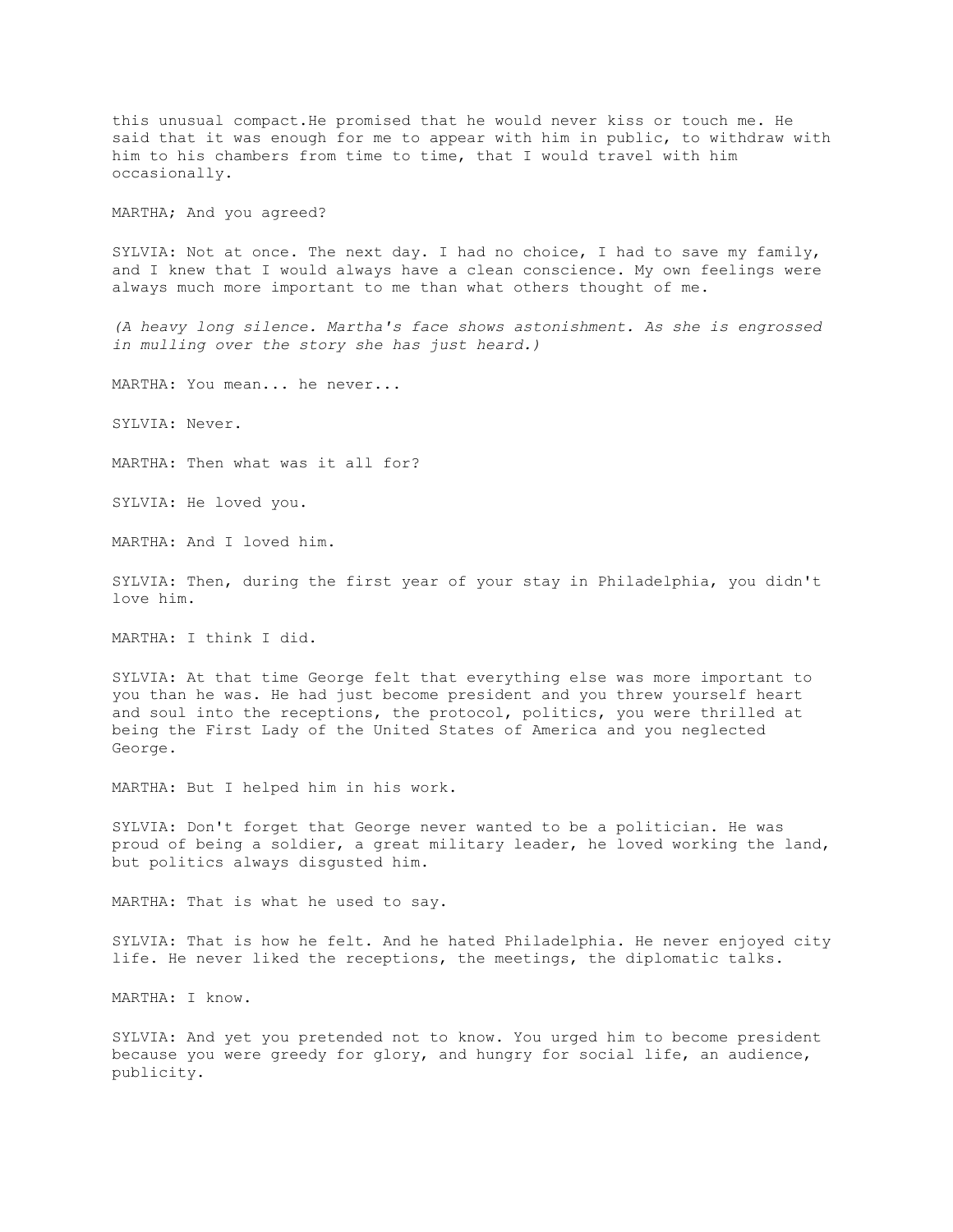MARTHA: It was necessary at the time.

SYLVIA: It was not necessary. You forced him into it. You knew that he was unhappy but you didn't care.

MARTHA: How dare you speak to me like this.

SYLVIA: At that time George was living in a city he didn't like, doing a job he didn't like, and feeling that his wife was growing stranger and stranger, and that she felt nothing more for him. He was unhappy, terribly unhappy. And then he thought of the game with the false mistress, he thought up a little trick with which he might win over his wife once more.

*(Silence.)*

SYLVIA: But at first it had the opposite effect. When you heard that he was "deceiving" you with me, you grew even colder towards him, even harder. And the more he worked at breaking through the barrier of your indifference, the more he lost you.

MARTHA: I was hurt by his behavior - I had to make him know.

SYLVIA: Yet he experienced it as the end of your love.

*(Silence.)*

SYLVIA: He begged you to let him resign and return to his estate.

MARTHA: I wouldn't hear of it. I thought that it would be interpreted by everyone else as my escape, my defeat.

SYLVIA: You cared more about the receptions and pomp than about George.

MARTHA: That is not true.

SYLVIA: It is true... Only after eight long years did you agree to retreat from political life. Inside you then the desire to have George all to yourself defeated the desire to be an important and influential woman who was shaping the politics of a great land.

*(Long silence.)*

MARTHA: And what if you've made all this up?

SYLVIA: Unfortunately, I have not.

MARTHA: That story of the "compact", the "false mistress" - I don't beleive a word of it.

SYLVIA: Good Lord, you're pitiful - now you'd rather George had a mistress, than to have to face just how cold and insensitive you really were, my dear.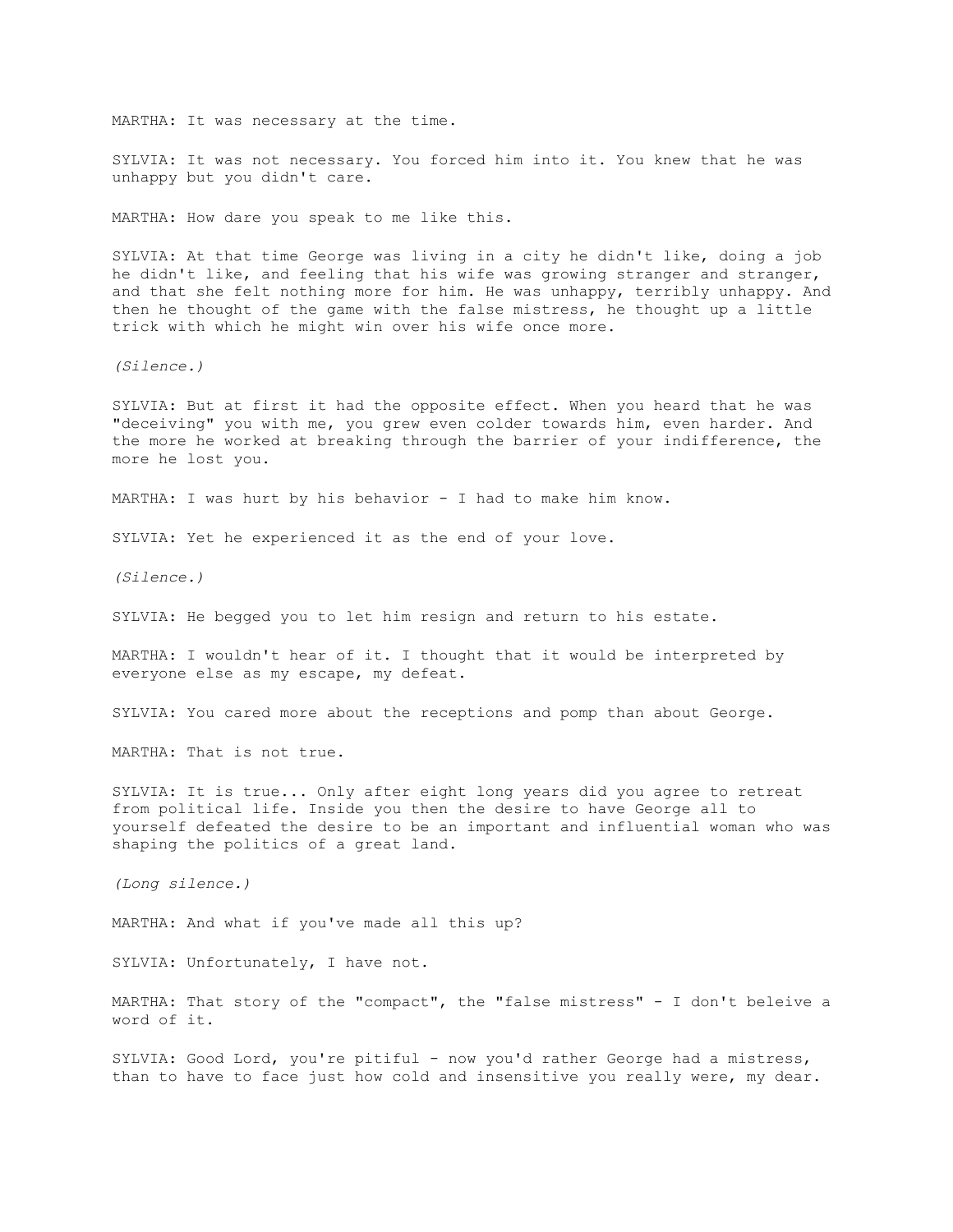MARTHA: Don't insult me, you little cheat, you've thought all this up to hurt me all the more.

SYLVIA: I have thought up nothing.

MARTHA: You have, too.

SYLVIA: I have not. And I have the proof.

*(Sylvia pulls a letter out of her sleeve.*)

MARTHA: What is that?

SYLVIA: A letter. George's last letter to me. He sent it to me right before you left Philadelphia. Do you want me to read it to you.

MARTHA: ... Read it.

*(Sylvia opens the letter and begins to read.)*

SYLVIA: "My honored friend, the day has finally come when we can cancel our unusual compact. I am overjoyed, because I will finaly be leaving politics and Philadephia behind and going off with my beloved wife to live on the farm at Mount Vernon. But grieve not, as a token of my gratitude for the happy outcome I offer you six month's remuneration, which will allow you to meet the final payments on your family debt. My wife Martha has at last agreed that I will not run a third time for president, and I believe that I have earned her love and inclinations once again. I am most sincerely grateful to you for acquiescing to play my mistress all these years, for which evil tongues have lashed you, unfairly. In all my happiness allow me, dear Sylvia, to remember to wish you equal happiness. I remain to my dying day in your debt. With my deep respect, George Washington".

*(Sylvia reads the letter. A long, painful silence ensues. We hear the women breathing and the lingering words resound in their hearts as if George himself had spoken them.)*

MARTHA: May I see the letter?

*(Sylvia nods and hands her the letter. Martha takes it.)*

MARTHA: Why it really is his handwriting.

*(Silence.)*

MARTHA: I don't know what to say, what to think. It is so odd that George loved me all the time, while I even hated him at moments because of a deception that didn't even exist.

*(Silence.)*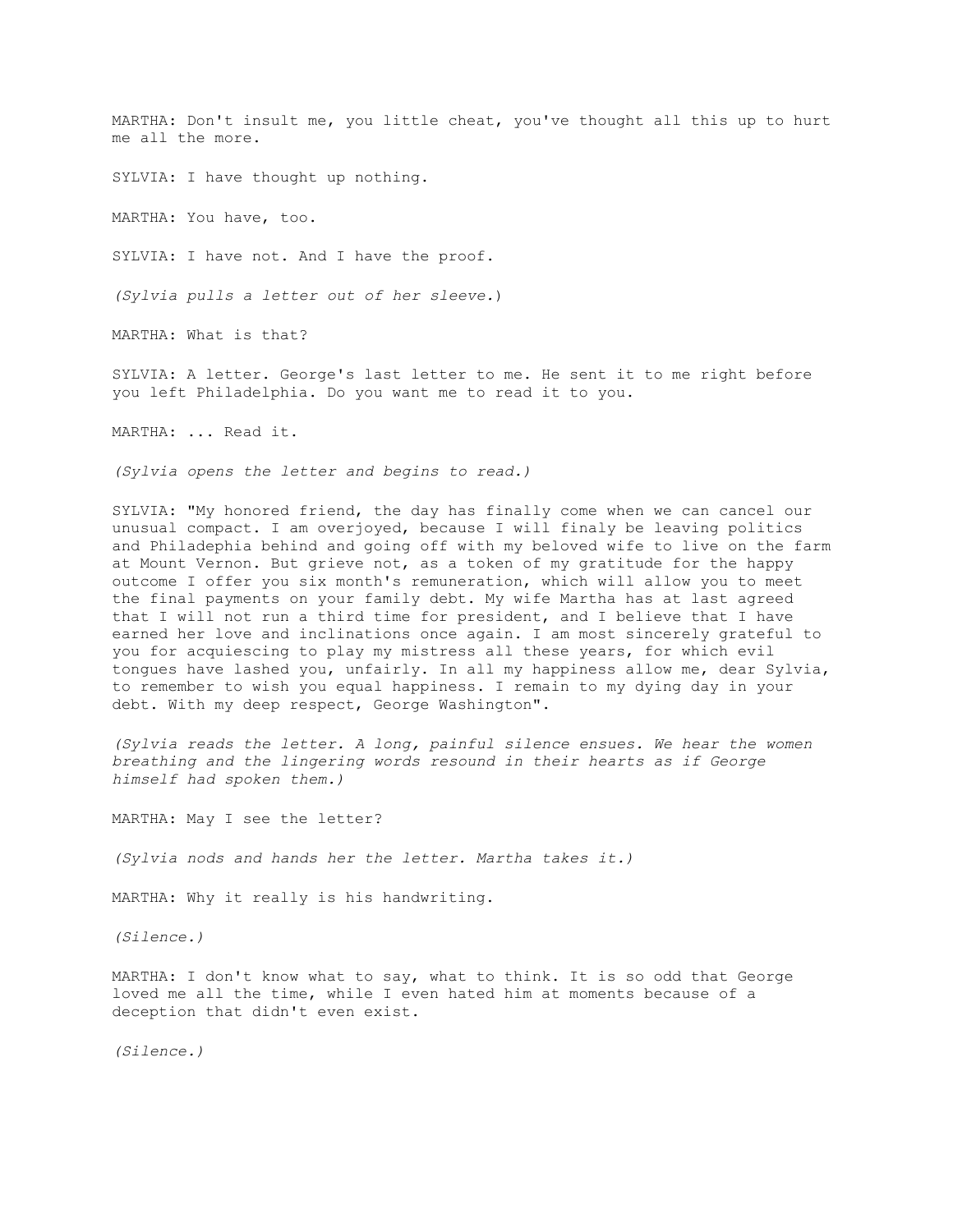MARTHA: And I hated you, Sylvia. I envied you, because I thought that he was young and happy with you. I couldn't imagine that it was all a lie, an ordinary lie.

*(Silence.)*

MARTHA: Forgive me. Today I've said harsh words to you. Without cause.

*(Silence.)*

MARTHA: I think that after this the two of us just might be... friends.

*(Silence.)*

SYLVIA: We cannot.

*(Silence.)*

SYLVIA: George was a wonderful man. But he loved the wrong woman. A woman who didn't deserve him. That happens in life - that the Firmament brings the most refined soul together with a chunk of ice. The two of you were always different in every respect. He was moderate, modest - you were all in grand gestures, he hated politics while for you politics was a passion, he loved life on the farm - while you preferred balls and receptions, he always thought unselfishly of your happiness - while you almost never thought of his. You were always selfish. Forgive me, but I cannot be your friend.

*(Silence.)*

MARTHA: I invited you here because I thought that the two of us might...

SYLVIA: You invited me because you wanted to exult in your final triumph. George was yours in the end, and you wanted to see the woman you had beaten.

MARTHA: But I thought that you'd been lovers then, I thought that you loved him. Now, after this turn of events, everything has changed.

SYLVIA: Nothing has changed. We are true rivals, because: I will admit that I loved him as well.

MARTHA: You loved him!?!

SYLVIA: Yes.

*(Silence.)*

MARTHA: Now I, m completely confused.

SYLVIA: The first two years of our false love I felt nothing for him. My role as his mistress became a job, in time, like anything else. But I was in George's company frequently during those two years, and bit by bit he won me over with his calmness, steadiness, goodness. George was a man who understood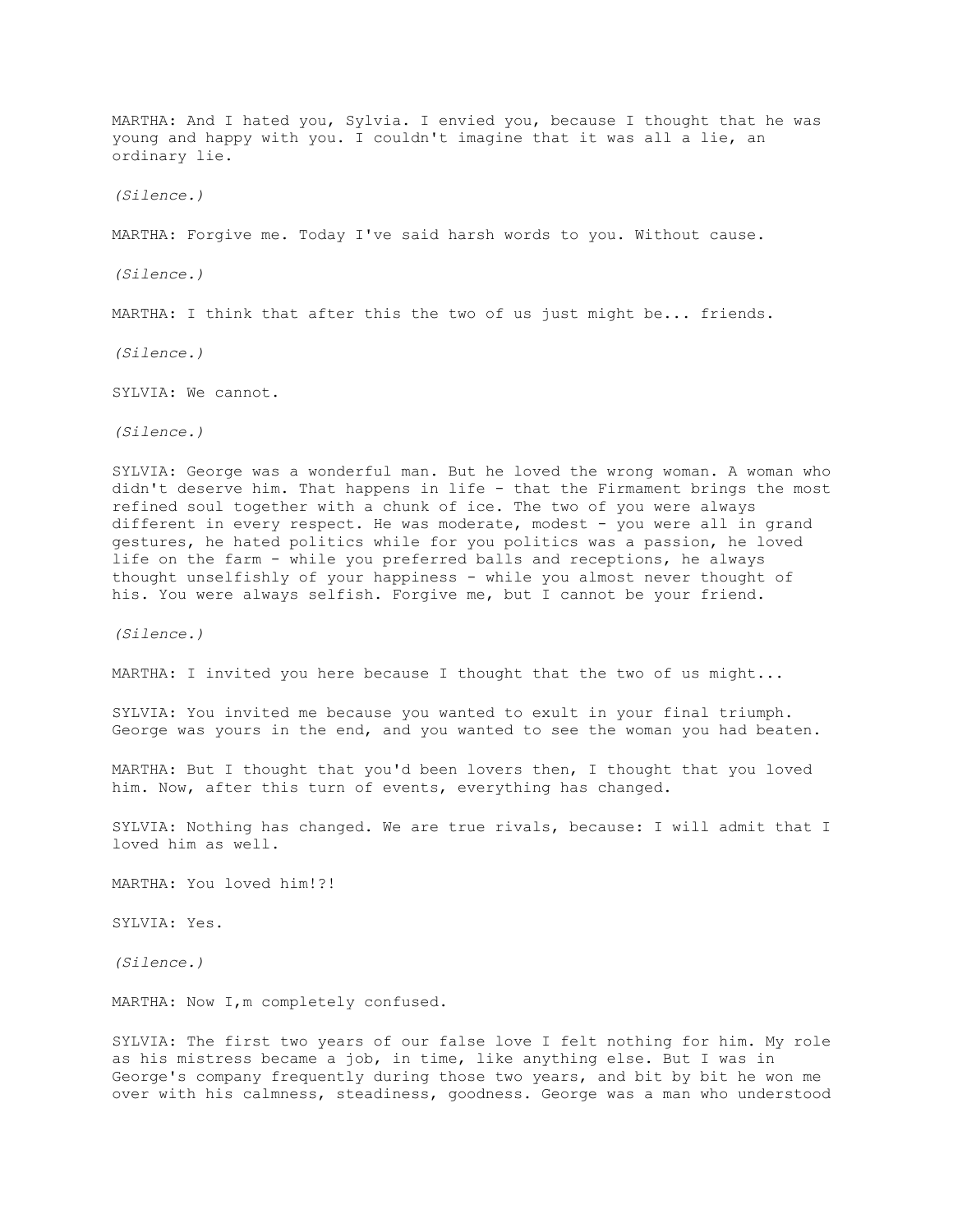people, selfless, modest, endlessly patient. He was different from all the men I've known. When near him I always felt serenity, gentleness. Life seemed much more simple than it really is. And... I fell in love with him.

*(Silence.)*

MARTHA: What did he say when you told him?

SYLVIA: I never told him.

MARTHA: Never? Really?

SYLVIA: Never.

MARTHA: But, why?

SYLVIA: He had spoken so openly to me about you that there was no point. He adored you with his entire, boyish heart.

*(Silence.)*

SYLVIA: I envied you. I was jealous of you, jealous to the point of madness. George spoke of you, he talked and talked, and I would listen and nod without responding, my throat dry from jealousy, from the sorrow of it that I was not in your place. George never learned of my feelings, he never contemplated the tumult in my soul - though he understood people better than anyone did, and knew all my sorrow and joy, even when I kept it hidden inside. It never once struck him that I might love him.

*(Silence.)*

SYLVIA: He loved only you.

MARTHA: I was his wife.

SYLVIA: Unfortunately.

*(Silence.)*

SYLVIA: Do you know what it means to love someone for nine years with all your heart, and never to experience a single moment of tenderness. Not even a kiss... When you left Philadelphia I died of yearning for him. I hoped that he would write, at least once by letter from distant Mount Vernon, but I waited in vain, in vain.

*(Silence.)*

SYLVIA: Eleven years have passed. George is gone. My life is an utter failure. For all other men I am no more than George Washington's mistress and one can never fall in love with someone else's mistress.

MARTHA: Why must you see things that way?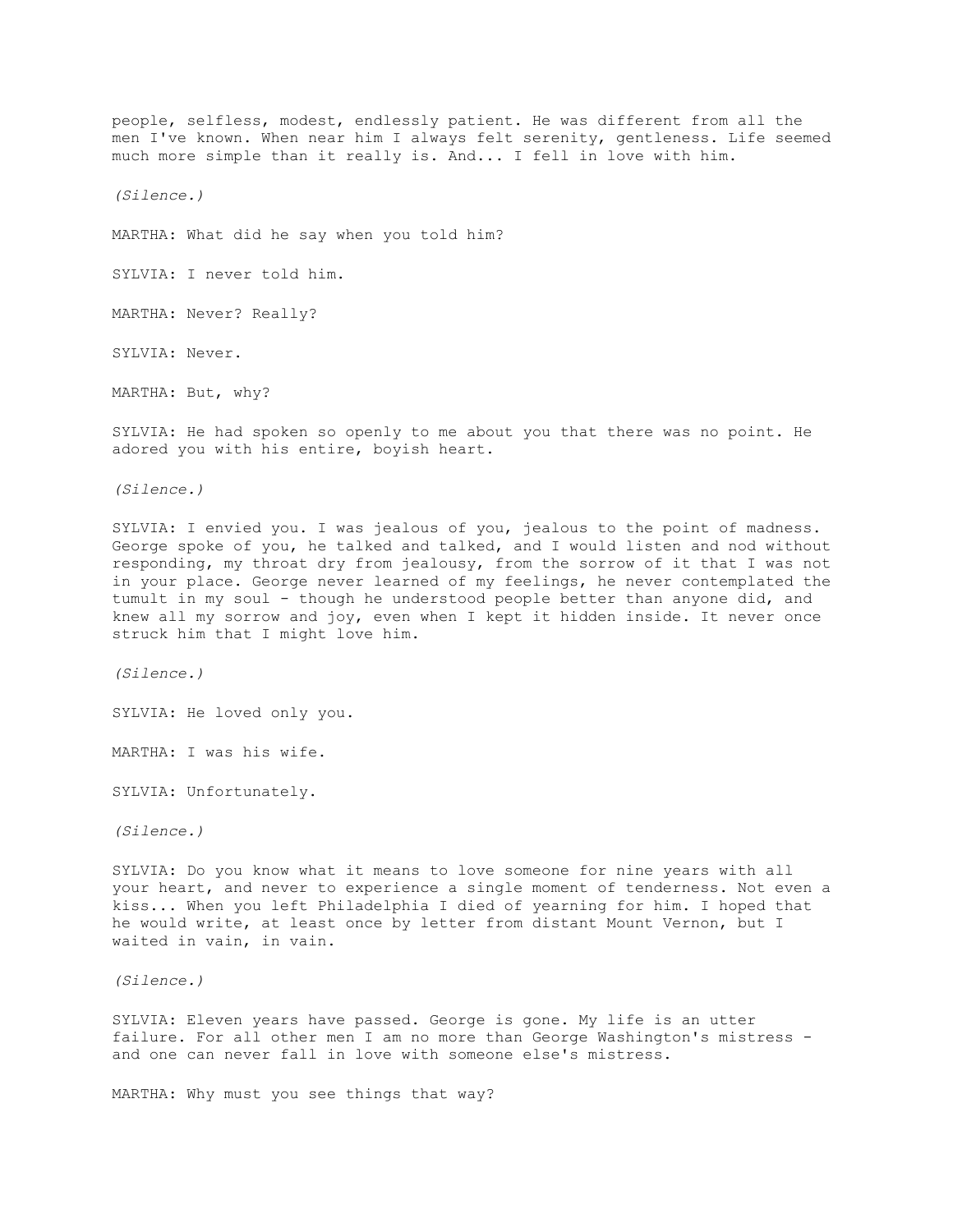SYLVIA: Why?! - Even you called me a harlot. *(Silence.)* SYLVIA: It was hardest to bear on that hunting trip at White Lake. I slept in his chambers - he was in the room next to mine. Everyone thought we were in each other's arms. I wanted him with all my body and soul. He was so close, yet so very far. I desired his touch, kiss, caress - and at those moments he was thinking of you, only you. You were miles away, but so warmly snug in his heart. I envied you. I felt miserable, nothing. *(Long silence.)* SYLVIA: George never loved me. I was merely a toy that helped you renew your love for each other. *(Long silence.)* SYLVIA: Excuse me, I must be going. MARTHA: If you wish you may stay a few days here with me. SYLVIA: No, thank you. I fear that it would only be harder for you and me. Though, I must admit that if I had the strength I would love to talk for days to you about George. And now: farewell. MARTHA: Farewell. *(Sylvia moves towards the door.)* MARTHA: Sylvia! *(Sylvia hesitates.)* MARTHA: There is something terribly important I must tell you. s SYLVIA: Tell me. MARTHA: Before he died, on his death bed, George's last words... were... SYLVIA: Tell me. MARTHA: Your name.